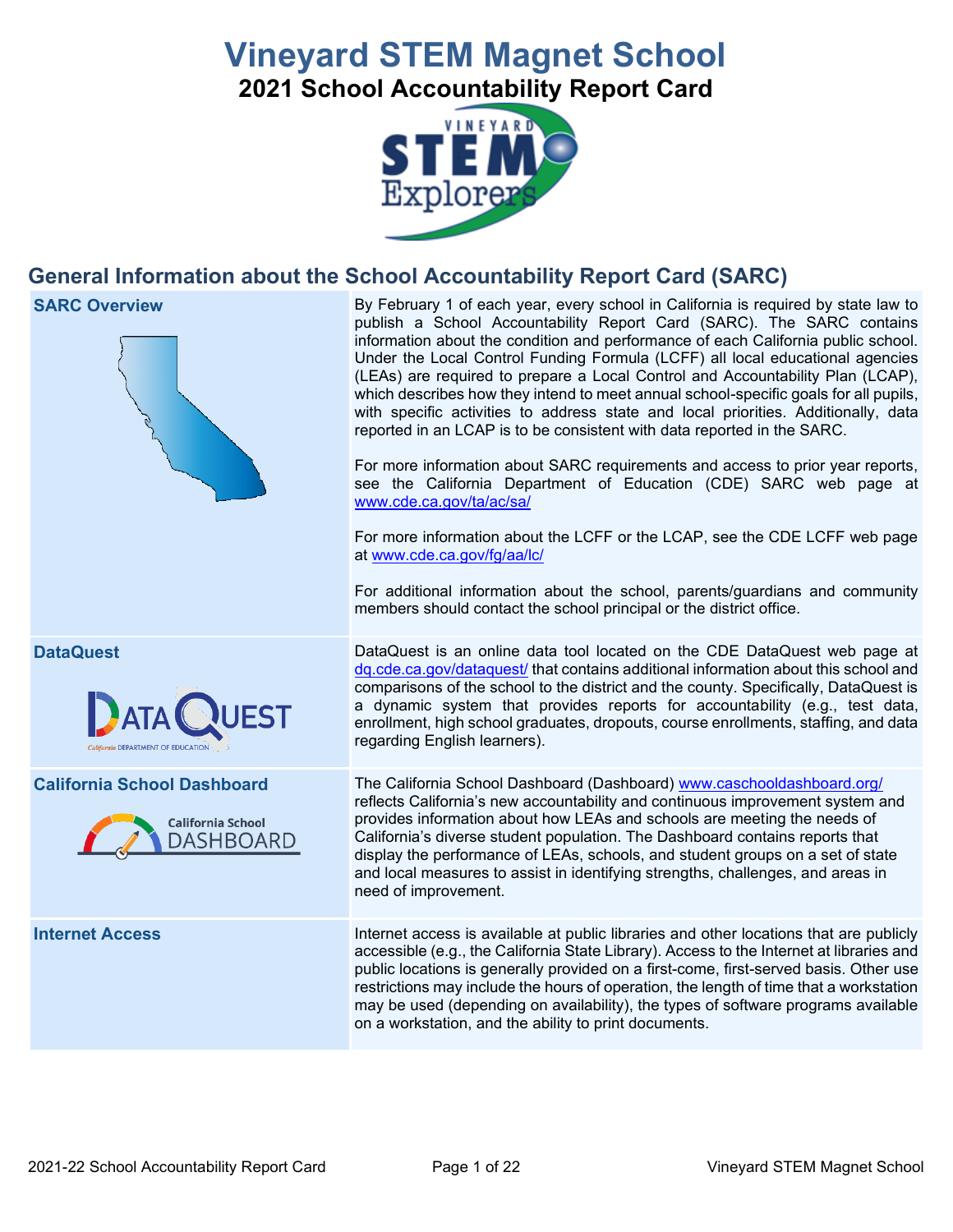### **2021-22 School Contact Information**

| <b>School Name</b>                                 | Vineyard STEM Magnet School         |  |  |  |
|----------------------------------------------------|-------------------------------------|--|--|--|
| <b>Street</b>                                      | 1500 East 6th Street                |  |  |  |
| City, State, Zip                                   | Ontario                             |  |  |  |
| <b>Phone Number</b>                                | 909-984-2306                        |  |  |  |
| <b>Principal</b>                                   | Socorro Arellano-Rodriguez          |  |  |  |
| <b>Email Address</b>                               | socorro.arellano-rodriguez@omsd.net |  |  |  |
| <b>School Website</b>                              | https://www.omsd.net/Domain/32      |  |  |  |
| County-District-School (CDS) Code 36 67819 6036446 |                                     |  |  |  |

| 2021-22 District Contact Information |                                   |  |  |  |
|--------------------------------------|-----------------------------------|--|--|--|
| <b>District Name</b>                 | Ontario-Montclair School District |  |  |  |
| <b>Phone Number</b>                  | $(909)$ 459-2500                  |  |  |  |
| Superintendent                       | Dr. James Q. Hammond              |  |  |  |
| <b>Email Address</b>                 | info@omsd.net                     |  |  |  |
| <b>District Website Address</b>      | https://www.omsd.net              |  |  |  |

### **2021-22 School Overview**

Vineyard School is an award winning, TK - 8th grade STEM magnet school in the Ontario-Montclair School District. Vineyard STEM is a P21 Exemplar school, an International STEM School of Excellence, and a GOLD recognition PBIS School. Our mission at Vineyard STEM is to develop empowered life-long learners to become innovative leaders in their community. We provide a unique and integrated learning experience through integrated Science, Technology, Engineering, and Math. Our vision statement is "Empowered learners today, innovative leaders tomorrow". We work to achieve this vision by providing learning opportunities that lead to mastery of content standards in all grade levels. Distinct opportunities for students at Vineyard STEM include: conducting experiments in our science lab, developing technological skills through the use of various devices, and relevant and engaging experiences in our multi-media lab and makerspace. In addition, each grade level, TK - 8, has developed a STEM plan that provides students a variety of rigorous, engaging, and relevant learning opportunities. Each grade level has specific learning projects that relate to their STEM theme, and have worked to develop strong college and career partnerships that help foster our college-bound, career driven culture. Differentiated instruction takes place on a daily basis to meet the needs of all students through intervention, English Language Development, and GATE. Extracurricular activities include after school sports, student leadership and music. As an AVID (Advancement Via Individual Determination) school, we implement college and career readiness skills to help our students achieve their goals of attending college in the future.

The Vineyard staff is composed of a group of dedicated individuals whose focus is to provide a world-class education to all of our students. The regular education staff consists of 1 Transitional Kindergarten teacher and 3 teachers in each grade level Kindergarten - 8th. The special education staff consists of: 2 full-time RSP teachers and 2 aides, a part-time Speech and Language Pathologist, and a part-time School Psychologist. Clerical support is composed of: an office manager, two office clerks, a health aide, and part-time school nurse. Our support staff team consists of: Assistant Principal, STEM Magnet Coordinator, Outreach Consultant, Instructional Coach, two Intervention Teachers and a Student Mentor. To support our Intervention program, we also have 2 instructional aides and 1 bilingual aide. Three custodians and 5 proctors assist in ensuring a clean, safe, an orderly learning environment on a daily basis. We also provide additional learning experiences provided by 2 part-time music teachers, as well as physical education staff.

Parent and community involvement is an integral and growing part of the educational experience and community-driven culture at Vineyard STEM. Opportunities for families to be directly involved in Vineyard STEM include: • Monthly Coffee with the Principal meetings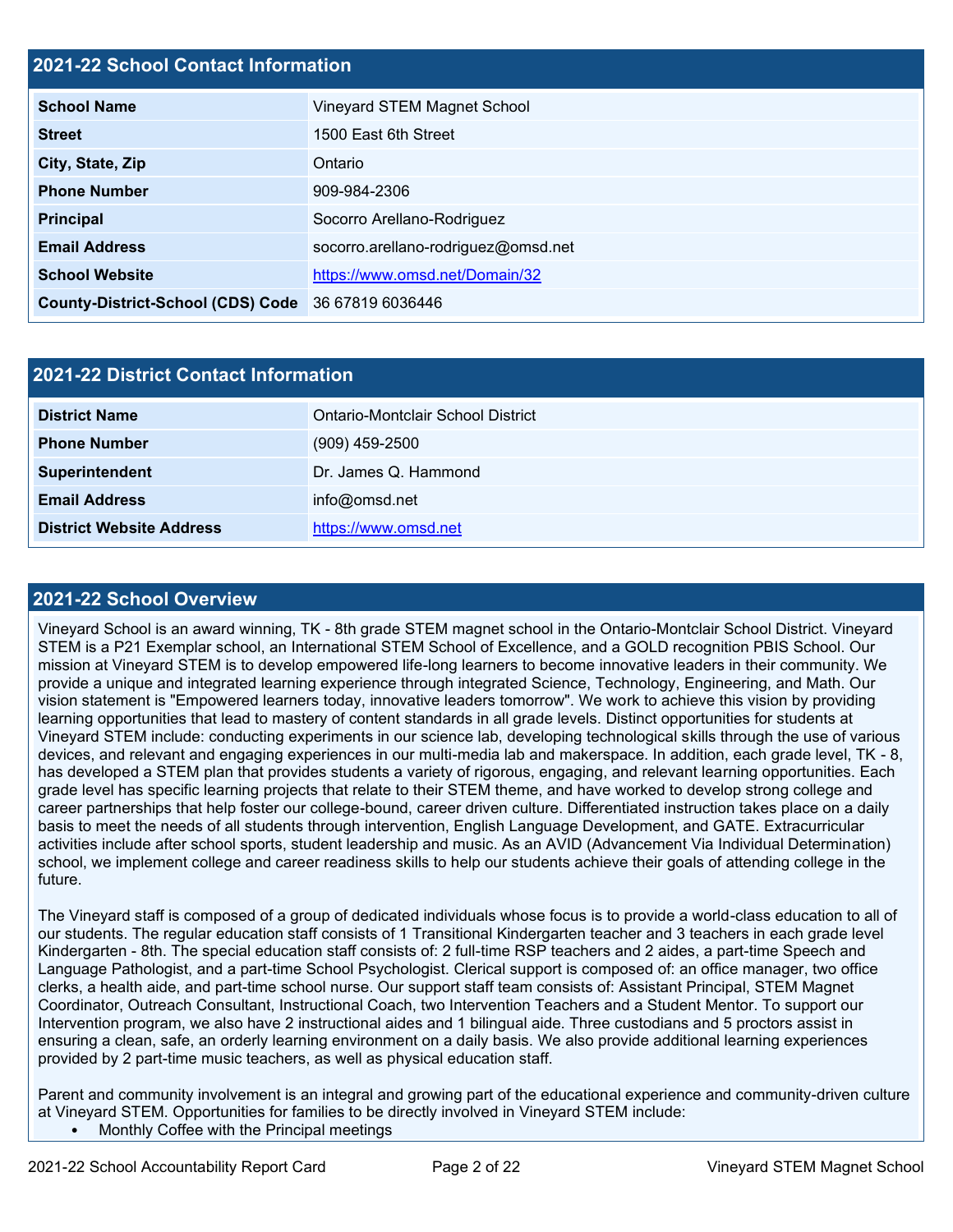- Parent workshops
- School Site Council
- GATE Parent Meetings
- Special Education Parent Meetings
- SELPAC Meetings
- Parent Teacher Association

Student mastery of grade-level content standards is a key focus at Vineyard STEM. We center our learning and teaching around 4 focus areas (authentic engagement strategies, increased rigor level, structured academic language, and STEM integration). These instructional areas of focus serve to best prepare our students to achieve academic success on common core state standards. We celebrate and recognize student achievement during student of the month assemblies, honor roll ceremonies and California Assessment of Student Performance and Progress (CAASPP) celebrations.

Vineyard STEM truly provides a dynamic learning experience for all students on a daily basis.

## **About this School**

### **2020-21 Student Enrollment by Grade Level**

| <b>Number of Students</b> |
|---------------------------|
| 71                        |
| 58                        |
| 59                        |
| 84                        |
| 77                        |
| 79                        |
| 76                        |
| 103                       |
| 87                        |
| 694                       |
|                           |

### **2020-21 Student Enrollment by Student Group**

| <b>Student Group</b>             | <b>Percent of Total Enrollment</b> |
|----------------------------------|------------------------------------|
| <b>Female</b>                    | 51.4                               |
| <b>Male</b>                      | 48.6                               |
| American Indian or Alaska Native | 0.9                                |
| Asian                            | 1.2                                |
| <b>Black or African American</b> | 1.7                                |
| <b>Filipino</b>                  | 0.7                                |
| <b>Hispanic or Latino</b>        | 93.9                               |
| <b>Two or More Races</b>         | 0.7                                |
| <b>White</b>                     | 0.9                                |
| <b>English Learners</b>          | 26.8                               |
| <b>Foster Youth</b>              | 0.6                                |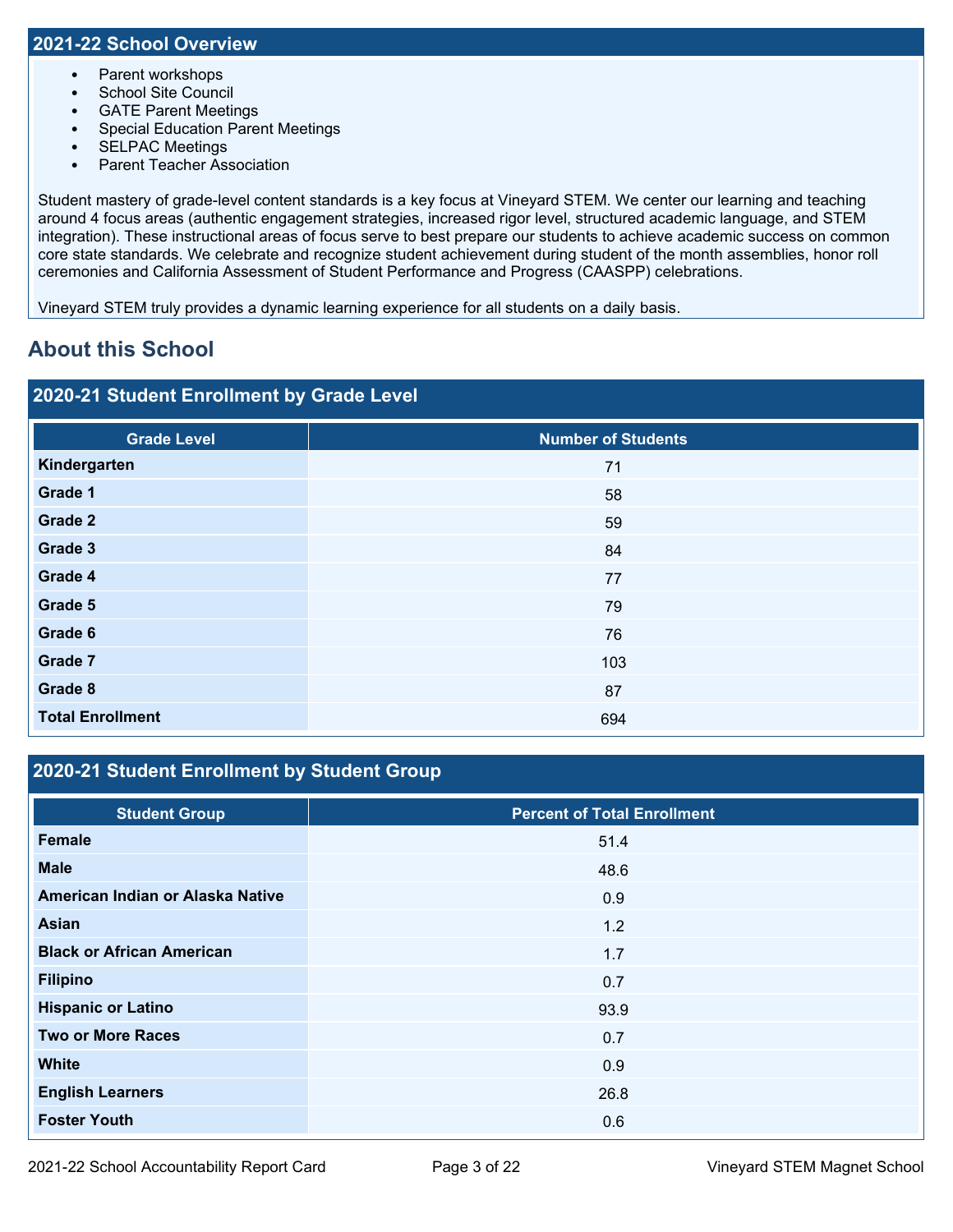| <b>Homeless</b>                        | 8.9  |
|----------------------------------------|------|
| <b>Socioeconomically Disadvantaged</b> | 87.3 |
| <b>Students with Disabilities</b>      | 8.9  |

## **A. Conditions of Learning State Priority: Basic**

The SARC provides the following information relevant to the State priority: Basic (Priority 1):

- Degree to which teachers are appropriately assigned and fully credentialed in the subject area and for the pupils they are teaching;
- Pupils have access to standards-aligned instructional materials; and
- School facilities are maintained in good repair

Note: For more information refer to the Updated Teacher Equity Definitions web page at<https://www.cde.ca.gov/pd/ee/teacherequitydefinitions.asp>

| <b>2019-20 Teacher Preparation and Placement</b>                                                |         |  |  |
|-------------------------------------------------------------------------------------------------|---------|--|--|
| <b>Authorization/Assignment</b>                                                                 | 2019-20 |  |  |
| Fully (Preliminary or Clear) Credentialed for Subject and Student Placement (properly assigned) |         |  |  |
| <b>Intern Credential Holders Properly Assigned</b>                                              |         |  |  |
| Teachers Without Credentials and Misassignments ("ineffective" under ESSA)                      |         |  |  |
| Credentialed Teachers Assigned Out-of-Field ("out-of-field" under ESSA)                         |         |  |  |
| <b>Unknown</b>                                                                                  |         |  |  |
| <b>Total Teaching Positions</b>                                                                 |         |  |  |

Note: The data in this table is based on Full Time Equivalent (FTE) status. One FTE equals one staff member working full time; one FTE could also represent two staff members who each work 50 percent of full time. Additionally, an assignment is defined as a position that an educator is assigned to based on setting, subject, and grade level. An authorization is defined as the services that an educator is authorized to provide to students.

### **2019-20 Teachers Without Credentials and Misassignments (considered "ineffective" under ESSA)**

| <b>Authorization/Assignment</b>                              | 2019-20 |
|--------------------------------------------------------------|---------|
| <b>Permits and Waivers</b>                                   |         |
| <b>Misassignments</b>                                        |         |
| <b>Vacant Positions</b>                                      |         |
| <b>Total Teachers Without Credentials and Misassignments</b> |         |

### **2019-20 Credentialed Teachers Assigned Out-of-Field (considered "out-of-field" under ESSA)**

| <b>Indicator</b>                                              | 2019-20 |
|---------------------------------------------------------------|---------|
| <b>Credentialed Teachers Authorized on a Permit or Waiver</b> |         |
| <b>Local Assignment Options</b>                               |         |
| <b>Total Out-of-Field Teachers</b>                            |         |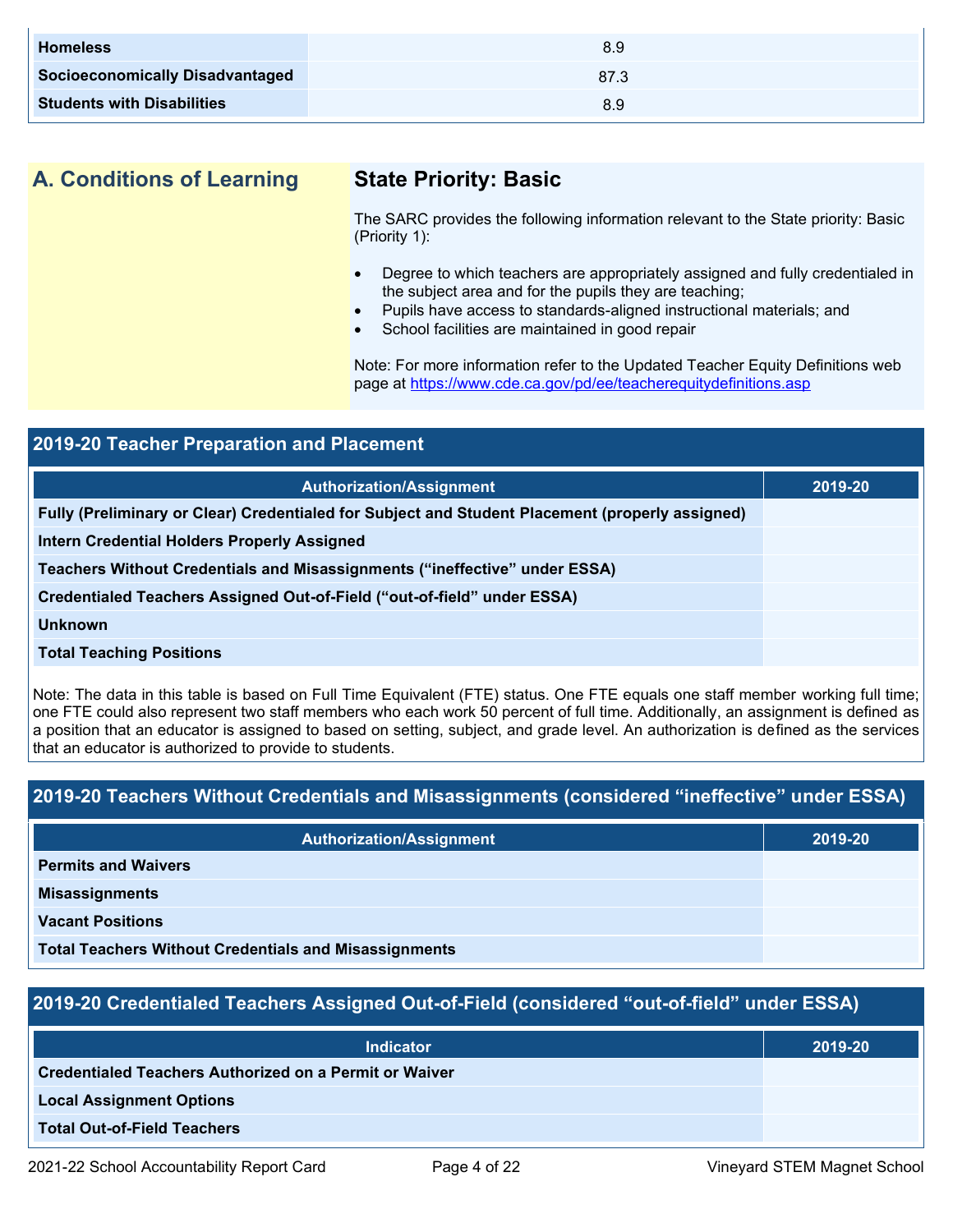### **2019-20 Class Assignments**

| <b>Indicator</b>                                                                                                                                    | 2019-20 |
|-----------------------------------------------------------------------------------------------------------------------------------------------------|---------|
| <b>Misassignments for English Learners</b><br>(a percentage of all the classes with English learners taught by teachers that are misassigned)       |         |
| No credential, permit or authorization to teach<br>(a percentage of all the classes taught by teachers with no record of an authorization to teach) |         |

### **2021-22 Quality, Currency, Availability of Textbooks and Other Instructional Materials**

**Year and month in which the data were collected August 2021** August 2021

| <b>Subject</b>                    | Textbooks and Other Instructional Materials/year of<br><b>Adoption</b>                                                                                                                                                                                                                                                                                                                                                                                                               | <b>From</b><br><b>Most</b><br><b>Recent</b><br><b>Adoption</b> | <b>Percent</b><br><b>Students</b><br><b>Lacking Own</b><br><b>Assigned</b><br><b>Copy</b> |
|-----------------------------------|--------------------------------------------------------------------------------------------------------------------------------------------------------------------------------------------------------------------------------------------------------------------------------------------------------------------------------------------------------------------------------------------------------------------------------------------------------------------------------------|----------------------------------------------------------------|-------------------------------------------------------------------------------------------|
| <b>Reading/Language Arts</b>      | TK Big Day (Houghton-Mifflin-Harcourt) - Adopted 2016<br>K-6 Wonders (McGraw-Hill) - Adopted 2016<br>6-8 Collections (Houghton Mifflin Harcourt) - Adopted 2016                                                                                                                                                                                                                                                                                                                      | Yes                                                            | 0%                                                                                        |
| <b>Mathematics</b>                | TK-8 - Eureka Math (Great Minds)- Adopted 2015* and then<br>in 2018* for Dual Immersion program.<br>K-8 mathematics materials were selected by OMSD<br>stakeholders to adopt due to the level of rigor of the program<br>and a strong alignment with the California State Standards.<br>*TK mathematics materials are from the most recent local<br>adoption.<br>Integrated Math, High School Credit Course, Houghton Mifflin<br>Harcourt, Integrated Math I, 2015 adopted May, 2020 | No.                                                            | 0%                                                                                        |
| <b>Science</b>                    | TK- Big Day Houghton-Mifflin- Adopted 2016<br>K-5 California Inspire Science (McGraw Hill) - Adopted 2019<br>6-8 California Inspire Science-Preferred Integrated (McGraw<br>Hill) - Adopted 2019                                                                                                                                                                                                                                                                                     | Yes                                                            | 0%                                                                                        |
| <b>History-Social Science</b>     | TK Big Day (Houghton-Mifflin-Harcourt) - Adopted 2016<br>K-5 California Vistas (Macmillan/McGraw-Hill) - Adopted<br>2006*<br>6-8 My World Interactive (Pearson) - Adopted 2018<br>*K-5 History/Social Science materials are not from the most<br>recent state adoption; however, the district has determined<br>through local review that the materials are still aligned to<br>current state standards.                                                                             | Yes                                                            | 0%                                                                                        |
| <b>Foreign Language</b>           | *Spanish II S, High School Credit Course, Vista, Imagina, 4th<br>Edition, adopted May 2020 - *Not from the most recent state<br>adoption.<br>Spanish for Native Speakers, McDougal Littel, Tu Mundo,<br>2008, adopted July 2008<br>Beginning Spanish, Prentice Hall, Realidades, 2008, adopted<br><b>July 2008</b>                                                                                                                                                                   | Yes                                                            | 0%                                                                                        |
| <b>Health</b>                     | K-8 Focus on You (Charles Merrill Publishing) - Adopted<br>1984                                                                                                                                                                                                                                                                                                                                                                                                                      | No                                                             | 0%                                                                                        |
| <b>Visual and Performing Arts</b> | TK-6 Theatre Arts Connection (SRA/McGraw-Hill) - Adopted<br>2008<br>TK-6 Art Connection (SRA/McGraw-Hill) - Adopted 2008                                                                                                                                                                                                                                                                                                                                                             | Yes                                                            | 0%                                                                                        |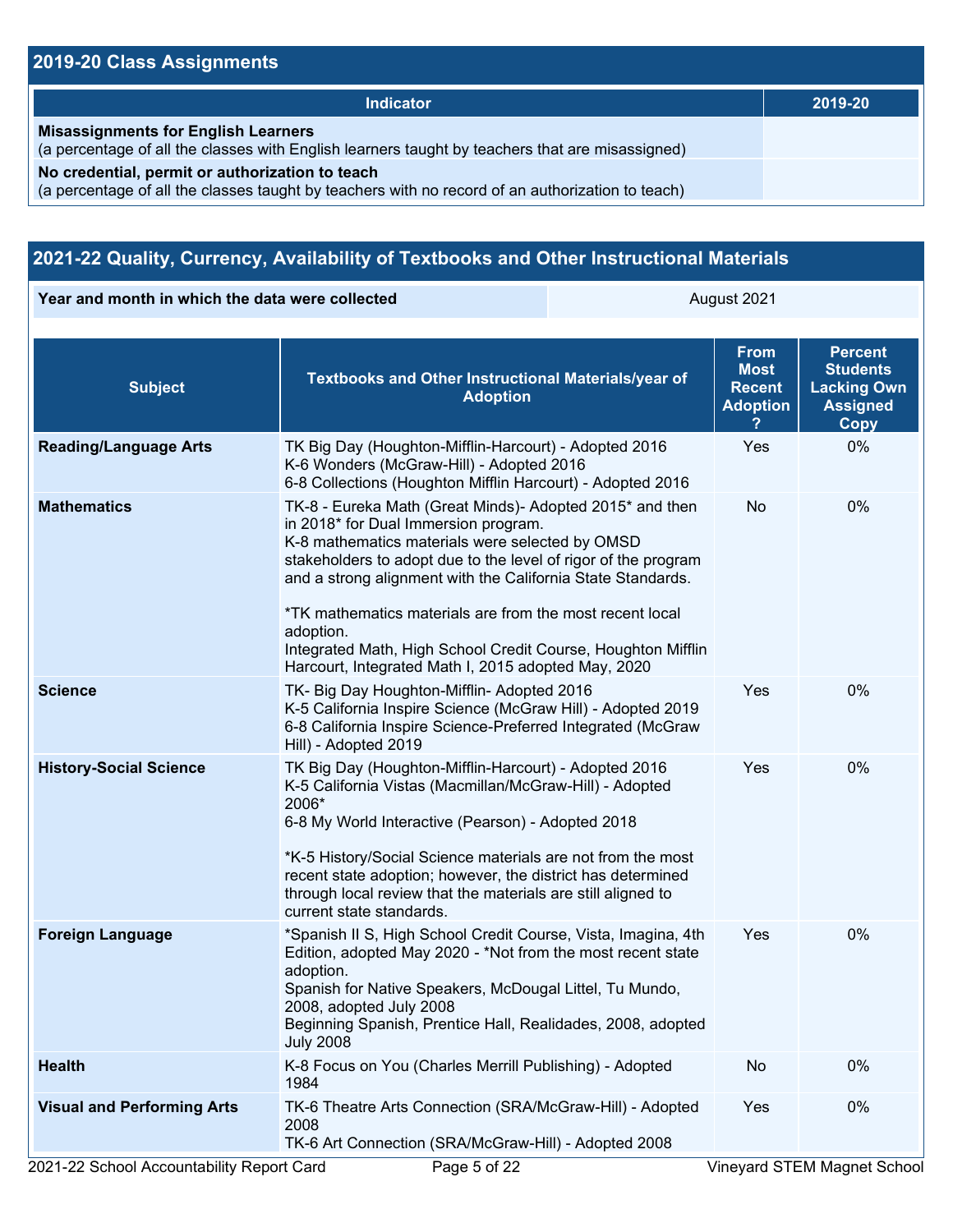### **School Facility Conditions and Planned Improvements**

Vineyard School first opened for instruction in 1958. The site has 9.34 acres of usable space. There are 98,065 square feet of asphalt, which includes playground and parking. The school originally had 16 classrooms and an administration building. A wing of 4 classrooms was added to the original site in 1961. Each classroom is approximately 960 square feet. Thirteen portables have been added between 1986 and 2011 to augment the original classrooms. Currently, thirty-two rooms are for student learning. Twenty-seven of the rooms have general education students; one classroom is used for special education, one room is our Learning Lab - intervention room, one room is a science lab, one room for technology, the STEM Maker Space, and one room is used as the school's library. Vineyard has a covered lunch area that is used primarily by the Think Together after-school program. A Multi-Purpose Room (MPR) is used for student meals and assemblies was added in 2006. There are three playground areas. The first is the Kindergarten playground, which has 4 swings, 1 metal slide, team totter apparatus, ATV rocking seat, and a ladybug rocking seat. The Primary playground has safety compliant equipment for student play partially enclosed in a fiber ground. The equipment in the fiber ground includes 8 swings, 1 metal slide, 3 plastic slides, a plastic corkscrew climbing unit, metal monkey bars, and a three-foot plastic climbing wall. There are 7 tetherball courts on the blacktop area. The Upper-Grade playground has lateral bars, four swings, monkey bars, climbing apparatus and a balance beam. A blacktop area includes 6 tetherball courts, 2 basketball courts, and 2 volleyball courts. There is 1 backstop for softball and metal goal posts for soccer/football playing fields. The 21 restrooms on the site contain 34 commodes and 13 urinals, with 100% in working condition. There are no current or planned facility improvements.

The school facility offers a good learning environment with fully functioning lighting, heating and cooling systems and noise negation. All classrooms and offices are well maintained with alarms, telephones and have access to Internet connection. The campus has wireless capabilities. All classrooms have a laser printer. In addition, the library, science lab, Learning Lab and Maker Space also have laser printers. The district Information Services Department maintains a content filter for all Internet traffic, including email, in accordance with the Children's Internet Protection Act (CIPA) guidelines. Students are provided a safe and clean learning environment throughout the campus.

### School Safety

To promote safety, Vineyard STEM is a closed campus; gates are closed during the school day and visitors must enter through the main office to sign in at front desk prior to entering school premises. Visitors must present their California ID badges and staff must present their district badge through our RAPTOR system. Signage has been placed at all gates directing visitors to check in at the office. All staff members have been provided with district ID badges. Vineyard STEM Magnet School offers student supervision before school, during school and after school. Supervision in the mornings is done by administrative team, support team, and proctors. Recess duty supervision is offered by teachers and proctors. Adult proctors supervise lunch and lunch recess. After school supervision is offered by administration team, support staff as well as teachers.

### Maintenance and Repair

Ontario-Montclair School District (OMSD) maintenance staff ensures that the repairs necessary to keep the school in good repair and working order are completed in a timely manner. A work order process is used to ensure efficient service and that emergency repairs are given the highest priority.

The OMSD takes great efforts to ensure that all schools are clean, safe, and functional. To assist in this effort, the OMSD uses a facility survey instrument developed by the State of California OPSC. The results of this survey are available at the school office or Ontario-Montclair School District office. The LEA governing board has adopted cleaning standards for all schools in the Ontario-Montclair School District. A summary of these standards is available at the school office or at the Ontario-Montclair School District office. The principal works daily with the custodial staff to develop cleaning schedules to ensure a clean and safe school.

OMSD participates in the state's School Deferred Maintenance Program, which provides state matching funds in order to assist schools with the expenditures for major repairs and upgrades. Typically, this includes the following: roofing, plumbing, heating, air conditioning, electrical systems, interior or exterior painting, floor, and carpeting. Each year the district matches the required allotment set by the state in order to participate in the deferred maintenance program.

On an annual basis, the San Bernardino County Superintendent of Schools conducts Williams visits to monitored school sites to evaluate sufficiency of instructional materials and to ensure that school site facilities are in good repair. The most recent facilities inspection was completed in August 18, 2021

| Year and month of the most recent FIT report | 08/21/2021 |
|----------------------------------------------|------------|
|----------------------------------------------|------------|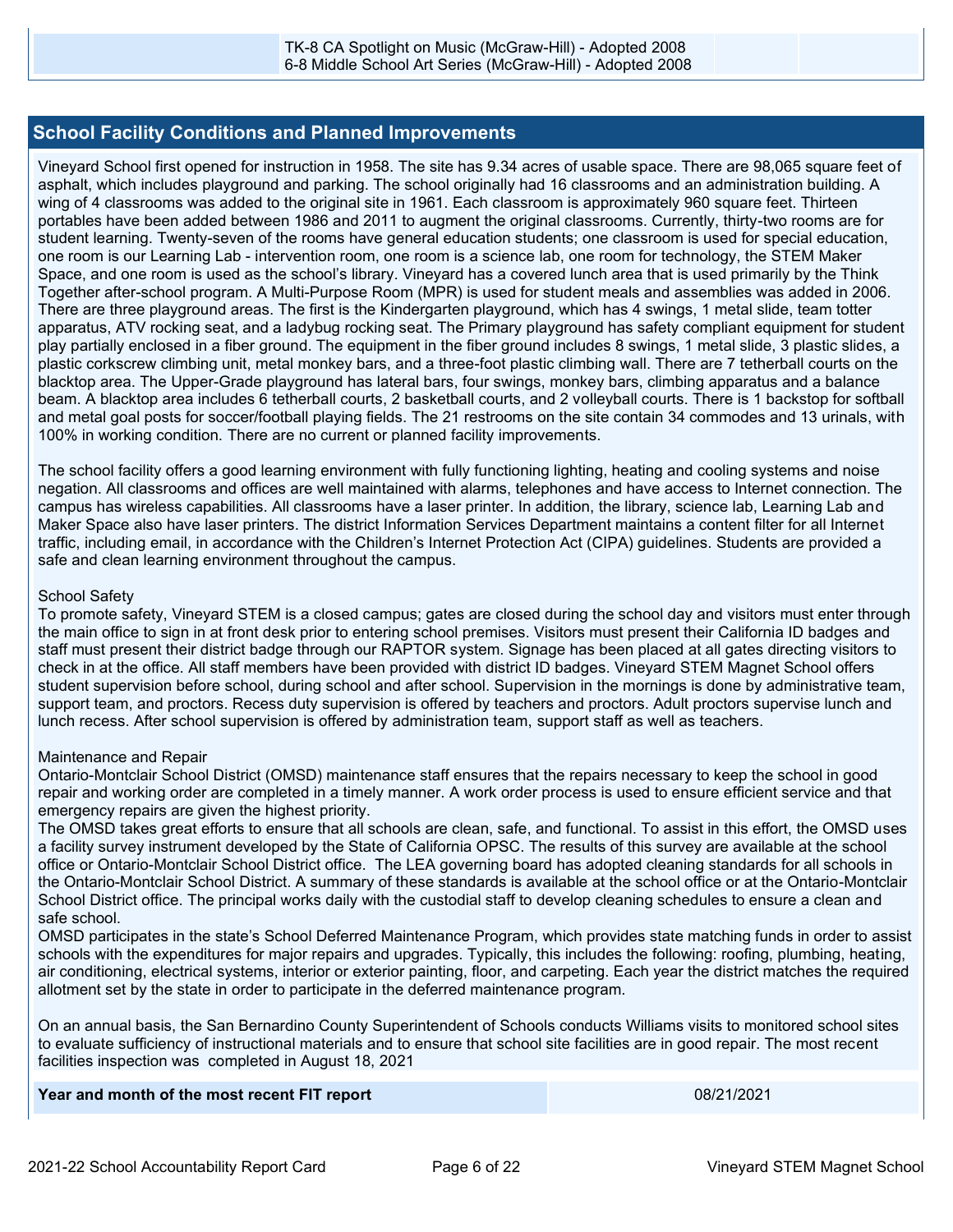| <b>School Facility Conditions and Planned Improvements</b>                    |                           |              |              |                                                                                                                                                                                                                                                                                                                                                                                                                                                                                                                      |
|-------------------------------------------------------------------------------|---------------------------|--------------|--------------|----------------------------------------------------------------------------------------------------------------------------------------------------------------------------------------------------------------------------------------------------------------------------------------------------------------------------------------------------------------------------------------------------------------------------------------------------------------------------------------------------------------------|
| <b>System Inspected</b>                                                       | <b>Rate</b><br>Good       | Rate<br>Fair | Rate<br>Poor | <b>Repair Needed and Action Taken or Planned</b>                                                                                                                                                                                                                                                                                                                                                                                                                                                                     |
| <b>Systems:</b><br>Gas Leaks, Mechanical/HVAC, Sewer                          | $\boldsymbol{\mathsf{X}}$ |              |              |                                                                                                                                                                                                                                                                                                                                                                                                                                                                                                                      |
| Interior:<br><b>Interior Surfaces</b>                                         | $\sf X$                   |              |              | · P8: Cluttered classroom, storeroom or area<br>(remedied $8/21/21$ )                                                                                                                                                                                                                                                                                                                                                                                                                                                |
| <b>Cleanliness:</b><br>Overall Cleanliness, Pest/Vermin Infestation           | $\boldsymbol{\mathsf{X}}$ |              |              | • Lunch Area: Evidence of spiders (work order<br>#219816 remedied 9/16/21)                                                                                                                                                                                                                                                                                                                                                                                                                                           |
| <b>Electrical</b>                                                             | $\mathsf{X}$              |              |              |                                                                                                                                                                                                                                                                                                                                                                                                                                                                                                                      |
| <b>Restrooms/Fountains:</b><br>Restrooms, Sinks/ Fountains                    | $\boldsymbol{\mathsf{X}}$ |              |              | Multi-purpose Room: Soap/sanitizer<br>$\bullet$<br>dispensers empty (work order #220811<br>remedied 8/23/21)<br>• Girl's Restroom (Upper Playground):<br>Fixture/apparatus damaged, broken,<br>missing or<br>unsecured (work order #220853 remedied<br>9/17/21<br>• Girl's Restroom (6th-8th):<br>Fixture/apparatus damaged, broken,<br>missing or unsecured<br>(work order #220816 remedied 9/16/21)<br>• Boy's Restroom (Primary Playground):<br>Sink/fountain is leaking (work order<br>#220833 remedied 9/18/21) |
| Safety:<br>Fire Safety, Hazardous Materials                                   | $\sf X$                   |              |              |                                                                                                                                                                                                                                                                                                                                                                                                                                                                                                                      |
| <b>Structural:</b><br>Structural Damage, Roofs                                | X                         |              |              |                                                                                                                                                                                                                                                                                                                                                                                                                                                                                                                      |
| <b>External:</b><br>Playground/School Grounds, Windows/<br>Doors/Gates/Fences | $\pmb{\times}$            |              |              |                                                                                                                                                                                                                                                                                                                                                                                                                                                                                                                      |

| <b>Overall Facility Rate</b> |      |      |      |  |  |  |  |
|------------------------------|------|------|------|--|--|--|--|
| <b>Exemplary</b>             | Good | Fair | Poor |  |  |  |  |
|                              |      |      |      |  |  |  |  |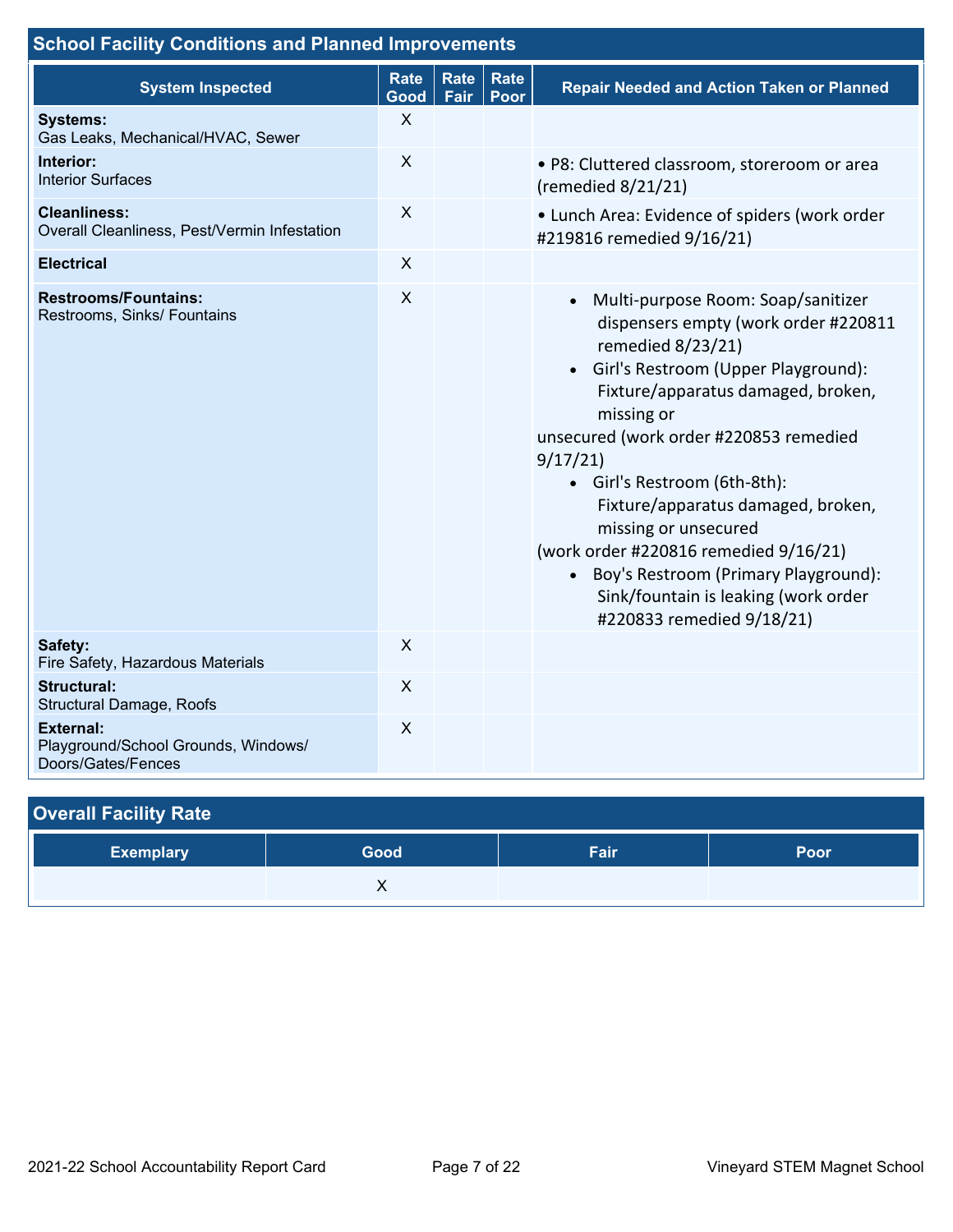## **B. Pupil Outcomes State Priority: Pupil Achievement**

The SARC provides the following information relevant to the State priority: Pupil Achievement (Priority 4):

### **Statewide Assessments**

(i.e., California Assessment of Student Performance and Progress [CAASPP] System includes the Smarter Balanced Summative Assessments for students in the general education population and the California Alternate Assessments [CAAs] for English language arts/literacy [ELA] and mathematics given in grades three through eight and grade eleven. Only eligible students may participate in the administration of the CAAs. CAAs items are aligned with alternate achievement standards, which are linked with the Common Core State Standards [CCSS] for students with the most significant cognitive disabilities).

The CAASPP System encompasses the following assessments and student participation requirements:

- 1. **Smarter Balanced Summative Assessments and CAAs for ELA** in grades three through eight and grade eleven.
- 2. **Smarter Balanced Summative Assessments and CAAs for mathematics** in grades three through eight and grade eleven.
- 3. **California Science Test (CAST) and CAAs for Science** in grades five, eight, and once in high school (i.e., grade ten, eleven, or twelve).

### **SARC Reporting in the 2020-2021 School Year Only**

Where the most viable option, LEAs were required to administer the statewide summative assessment in ELA and mathematics. Where a statewide summative assessment was not the most viable option for the LEA (or for one or more gradelevel[s] within the LEA) due to the pandemic, LEAs were allowed to report results from a different assessment that met the criteria established by the State Board of Education (SBE) on March 16, 2021. The assessments were required to be:

- Aligned with CA CCSS for ELA and mathematics;
- Available to students in grades 3 through 8, and grade 11; and
- Uniformly administered across a grade, grade span, school, or district to all eligible students.

### **Options**

Note that the CAAs could only be administered in-person following health and safety requirements. If it was not viable for the LEA to administer the CAAs in person with health and safety guidelines in place, the LEA was directed to not administer the tests. There were no other assessment options available for the CAAs. Schools administered the Smarter Balanced Summative Assessments for ELA and mathematics, other assessments that meet the SBE criteria, or a combination of both, and they could only choose one of the following:

- Smarter Balanced ELA and mathematics summative assessments;
- Other assessments meeting the SBE criteria; or
- Combination of Smarter Balanced ELA and mathematics summative assessments and other assessments.

The percentage of students who have successfully completed courses that satisfy the requirements for entrance to the University of California and the California State University, or career technical education sequences or programs of study.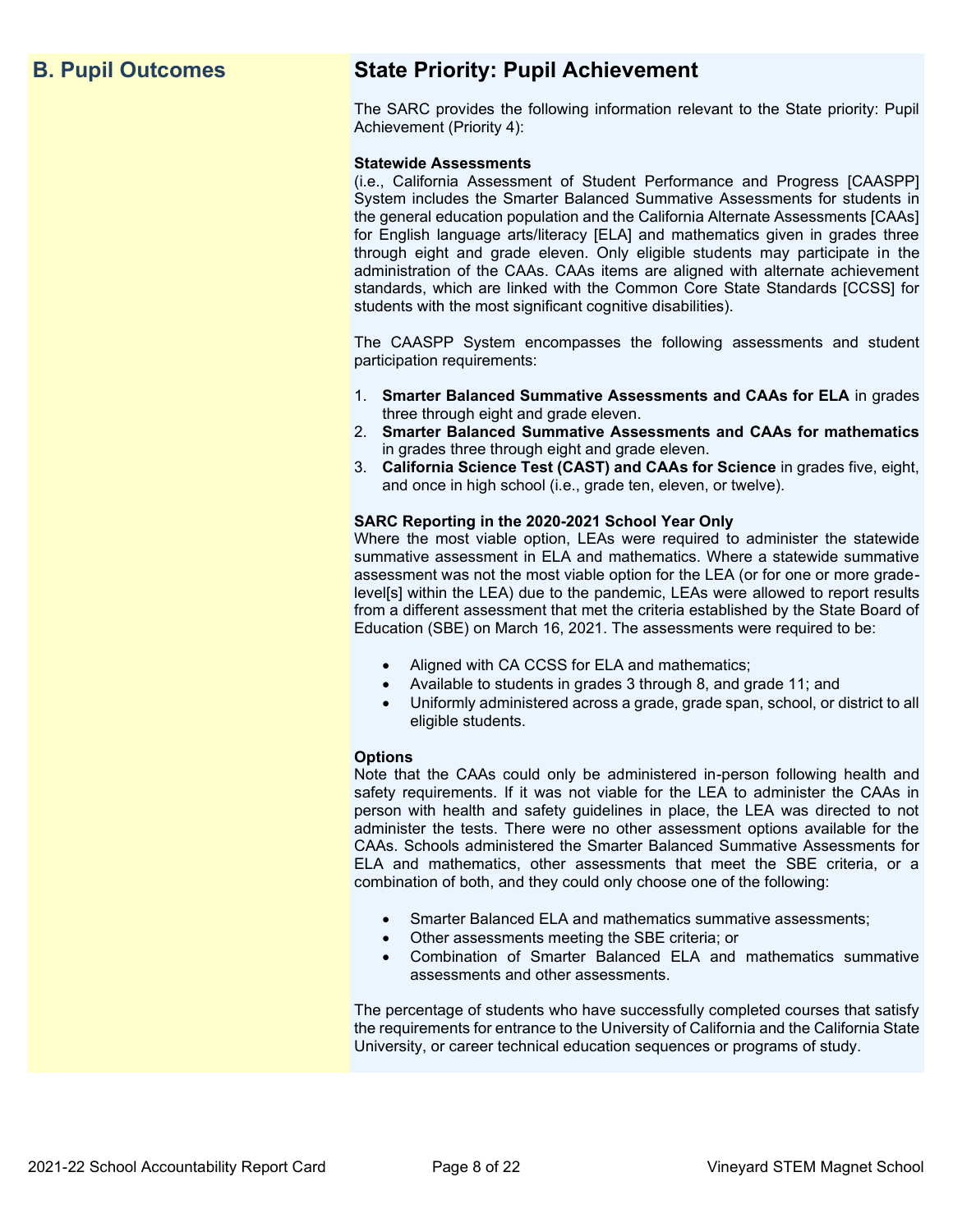### **Percentage of Students Meeting or Exceeding the State Standard on CAASPP**

This table displays CAASPP test results in ELA and mathematics for all students grades three through eight and grade eleven taking and completing a state-administered assessment.

The 2019-2020 data cells with N/A values indicate that the 2019-2020 data are not available due to the COVID-19 pandemic and resulting summative test suspension. The Executive Order N-30-20 was issued which waived the assessment, accountability, and reporting requirements for the 2019-2020 school year.

The 2020-2021 data cells have N/A values because these data are not comparable to other year data due to the COVID-19 pandemic during the 2020-2021 school year. Where the CAASPP assessments in ELA and/or mathematics is not the most viable option, the LEAs were allowed to administer local assessments. Therefore, the 2020-2021 data between school years for the school, district, state are not an accurate comparison. As such, it is inappropriate to compare results of the 2020-2021 school year to other school years.

| <b>Subject</b>                                                       | <b>School</b><br>2019-20 | <b>School</b><br>2020-21 | <b>District</b><br>2019-20 | <b>District</b><br>2020-21 | <b>State</b><br>2019-20 | <b>State</b><br>2020-21 |
|----------------------------------------------------------------------|--------------------------|--------------------------|----------------------------|----------------------------|-------------------------|-------------------------|
| <b>English Language Arts/Literacy</b><br>$\left($ grades 3-8 and 11) | N/A                      | N/A                      | N/A                        | N/A                        | N/A                     | N/A                     |
| <b>Mathematics</b><br>$(grades 3-8 and 11)$                          | N/A                      | N/A                      | N/A                        | N/A                        | N/A                     | N/A                     |

### **2020-21 CAASPP Test Results in ELA by Student Group**

This table displays CAASPP test results in ELA by student group for students grades three through eight and grade eleven taking and completing a state-administered assessment. The CDE will populate this table for schools in cases where the school administered the CAASPP assessment. In cases where the school administered a local assessment instead of CAASPP, the CDE will populate this table with "NT" values, meaning this school did not test students using the CAASPP. See the local assessment(s) table for more information.

| <b>CAASPP</b><br><b>Student Groups</b> | <b>CAASPP</b><br><b>Total</b><br><b>Enrollment</b> | <b>CAASPP</b><br><b>Number</b><br><b>Tested</b> | <b>CAASPP</b><br><b>Percent</b><br><b>Tested</b> | <b>CAASPP</b><br><b>Percent</b><br><b>Not Tested</b> | <b>CAASPP</b><br><b>Percent</b><br>Met or<br><b>Exceeded</b> |
|----------------------------------------|----------------------------------------------------|-------------------------------------------------|--------------------------------------------------|------------------------------------------------------|--------------------------------------------------------------|
| <b>All Students</b>                    | 505                                                | <b>NT</b>                                       | <b>NT</b>                                        | <b>NT</b>                                            | <b>NT</b>                                                    |
| <b>Female</b>                          | 264                                                | <b>NT</b>                                       | <b>NT</b>                                        | <b>NT</b>                                            | <b>NT</b>                                                    |
| <b>Male</b>                            | 241                                                | <b>NT</b>                                       | <b>NT</b>                                        | <b>NT</b>                                            | <b>NT</b>                                                    |
| American Indian or Alaska Native       | $\mathbf{0}$                                       | $\mathbf 0$                                     | $\mathbf{0}$                                     | $\Omega$                                             | $\Omega$                                                     |
| <b>Asian</b>                           | --                                                 | <b>NT</b>                                       | <b>NT</b>                                        | <b>NT</b>                                            | <b>NT</b>                                                    |
| <b>Black or African American</b>       | --                                                 | <b>NT</b>                                       | <b>NT</b>                                        | <b>NT</b>                                            | <b>NT</b>                                                    |
| <b>Filipino</b>                        | --                                                 | <b>NT</b>                                       | <b>NT</b>                                        | <b>NT</b>                                            | <b>NT</b>                                                    |
| <b>Hispanic or Latino</b>              | 476                                                | <b>NT</b>                                       | <b>NT</b>                                        | <b>NT</b>                                            | <b>NT</b>                                                    |
| Native Hawaiian or Pacific Islander    | $\mathbf{0}$                                       | $\mathbf 0$                                     | $\mathbf 0$                                      | $\mathbf 0$                                          | 0                                                            |
| <b>Two or More Races</b>               | --                                                 | <b>NT</b>                                       | <b>NT</b>                                        | <b>NT</b>                                            | <b>NT</b>                                                    |
| <b>White</b>                           | --                                                 | <b>NT</b>                                       | <b>NT</b>                                        | <b>NT</b>                                            | <b>NT</b>                                                    |
| <b>English Learners</b>                | 115                                                | <b>NT</b>                                       | <b>NT</b>                                        | <b>NT</b>                                            | <b>NT</b>                                                    |
| <b>Foster Youth</b>                    | --                                                 | <b>NT</b>                                       | <b>NT</b>                                        | <b>NT</b>                                            | NT                                                           |
| <b>Homeless</b>                        | 86                                                 | <b>NT</b>                                       | <b>NT</b>                                        | <b>NT</b>                                            | <b>NT</b>                                                    |
| <b>Military</b>                        | $\mathbf{0}$                                       | $\mathbf 0$                                     | $\mathbf 0$                                      | $\Omega$                                             | $\mathbf{0}$                                                 |
| <b>Socioeconomically Disadvantaged</b> | 445                                                | <b>NT</b>                                       | <b>NT</b>                                        | <b>NT</b>                                            | <b>NT</b>                                                    |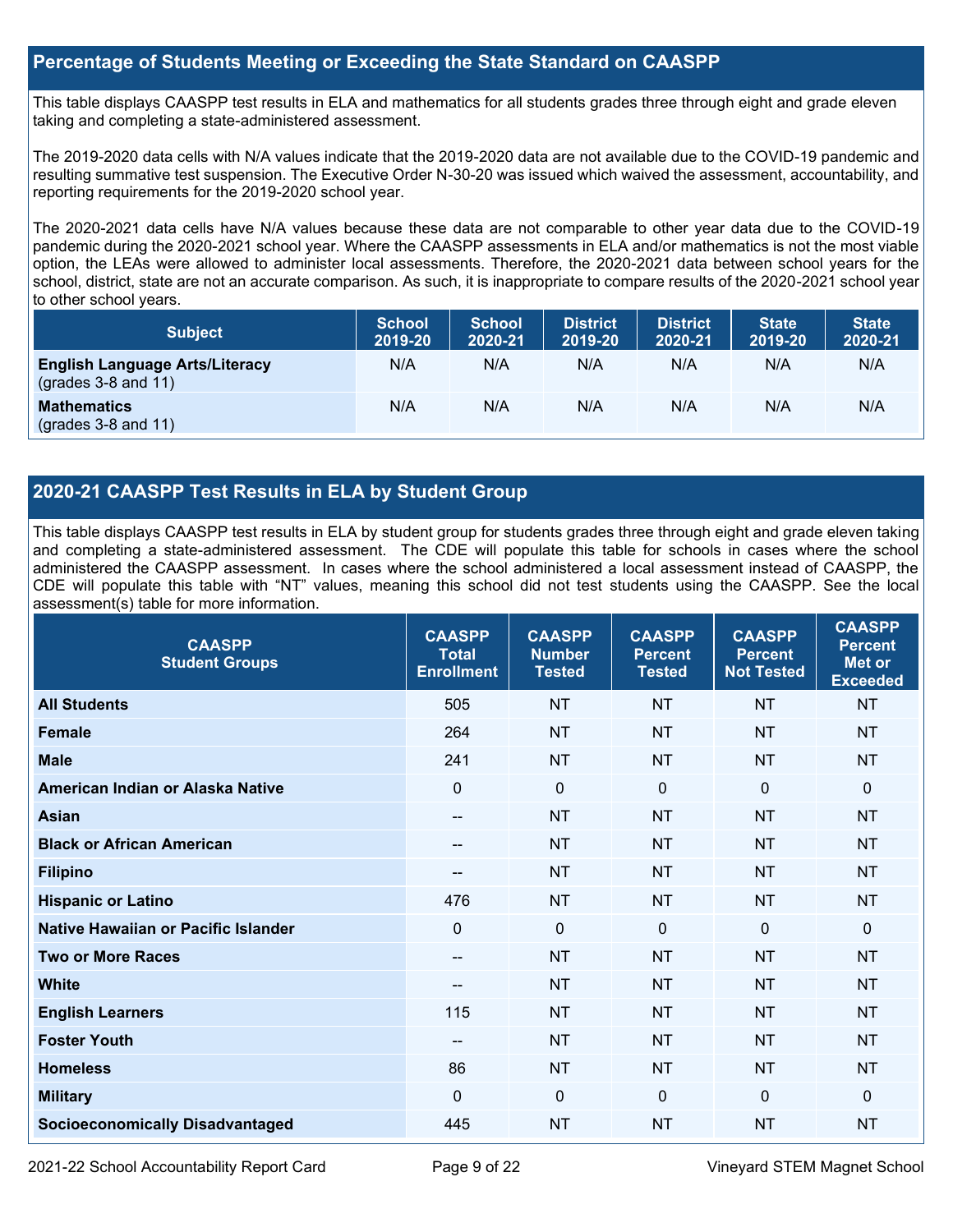| <b>Students Receiving Migrant Education Services</b> |    |  |   |
|------------------------------------------------------|----|--|---|
| <b>Students with Disabilities</b>                    | NΤ |  | N |

### **2020-21 CAASPP Test Results in Math by Student Group**

This table displays CAASPP test results in Math by student group for students grades three through eight and grade eleven taking and completing a state-administered assessment. The CDE will populate this table for schools in cases where the school administered the CAASPP assessment. In cases where the school administered a local assessment instead of CAASPP, the CDE will populate this table with "NT" values, meaning this school did not test students using the CAASPP. See the local assessment(s) table for more information.

| <b>CAASPP</b><br><b>Student Groups</b>               | <b>CAASPP</b><br><b>Total</b><br><b>Enrollment</b> | <b>CAASPP</b><br><b>Number</b><br><b>Tested</b> | <b>CAASPP</b><br><b>Percent</b><br><b>Tested</b> | <b>CAASPP</b><br><b>Percent</b><br><b>Not Tested</b> | <b>CAASPP</b><br><b>Percent</b><br><b>Met or</b><br><b>Exceeded</b> |
|------------------------------------------------------|----------------------------------------------------|-------------------------------------------------|--------------------------------------------------|------------------------------------------------------|---------------------------------------------------------------------|
| <b>All Students</b>                                  | 505                                                | <b>NT</b>                                       | <b>NT</b>                                        | <b>NT</b>                                            | <b>NT</b>                                                           |
| <b>Female</b>                                        | 264                                                | <b>NT</b>                                       | <b>NT</b>                                        | <b>NT</b>                                            | <b>NT</b>                                                           |
| <b>Male</b>                                          | 241                                                | <b>NT</b>                                       | <b>NT</b>                                        | <b>NT</b>                                            | <b>NT</b>                                                           |
| American Indian or Alaska Native                     | $\mathbf 0$                                        | $\mathbf 0$                                     | $\mathbf 0$                                      | $\mathbf 0$                                          | $\mathbf 0$                                                         |
| <b>Asian</b>                                         | $\hspace{0.05cm}$ – $\hspace{0.05cm}$              | <b>NT</b>                                       | <b>NT</b>                                        | <b>NT</b>                                            | <b>NT</b>                                                           |
| <b>Black or African American</b>                     | $\overline{\phantom{m}}$                           | <b>NT</b>                                       | <b>NT</b>                                        | <b>NT</b>                                            | <b>NT</b>                                                           |
| <b>Filipino</b>                                      |                                                    | <b>NT</b>                                       | <b>NT</b>                                        | <b>NT</b>                                            | <b>NT</b>                                                           |
| <b>Hispanic or Latino</b>                            | 476                                                | <b>NT</b>                                       | <b>NT</b>                                        | <b>NT</b>                                            | <b>NT</b>                                                           |
| <b>Native Hawaiian or Pacific Islander</b>           | $\mathbf{0}$                                       | $\mathbf 0$                                     | $\mathbf{0}$                                     | $\mathbf 0$                                          | $\mathbf 0$                                                         |
| <b>Two or More Races</b>                             | $\overline{\phantom{a}}$                           | <b>NT</b>                                       | <b>NT</b>                                        | <b>NT</b>                                            | <b>NT</b>                                                           |
| <b>White</b>                                         | $\hspace{0.05cm}$ – $\hspace{0.05cm}$              | <b>NT</b>                                       | <b>NT</b>                                        | <b>NT</b>                                            | <b>NT</b>                                                           |
| <b>English Learners</b>                              | 115                                                | <b>NT</b>                                       | <b>NT</b>                                        | <b>NT</b>                                            | <b>NT</b>                                                           |
| <b>Foster Youth</b>                                  | $\overline{\phantom{a}}$                           | <b>NT</b>                                       | <b>NT</b>                                        | <b>NT</b>                                            | <b>NT</b>                                                           |
| <b>Homeless</b>                                      | 86                                                 | <b>NT</b>                                       | <b>NT</b>                                        | <b>NT</b>                                            | <b>NT</b>                                                           |
| <b>Military</b>                                      | $\mathbf{0}$                                       | $\mathbf 0$                                     | $\mathbf 0$                                      | $\mathbf 0$                                          | $\mathbf 0$                                                         |
| <b>Socioeconomically Disadvantaged</b>               | 445                                                | <b>NT</b>                                       | <b>NT</b>                                        | <b>NT</b>                                            | <b>NT</b>                                                           |
| <b>Students Receiving Migrant Education Services</b> | $\mathbf 0$                                        | $\mathbf 0$                                     | $\mathbf 0$                                      | $\mathbf 0$                                          | $\mathbf 0$                                                         |
| <b>Students with Disabilities</b>                    | 57                                                 | <b>NT</b>                                       | <b>NT</b>                                        | <b>NT</b>                                            | <b>NT</b>                                                           |

### **2020-21 Local Assessment Test Results in ELA by Student Group**

This table displays Local Assessment test results in ELA by student group for students grades three through eight and grade eleven. LEAs/schools will populate this table for schools in cases where the school administered a local assessment. In cases where the school administered the CAASPP assessment, LEAs/schools will populate this table with "N/A" values in all cells, meaning this table is Not Applicable for this school.

| <b>IREADY</b><br><b>Student Groups</b> | <b>IREADY</b><br><b>Total</b><br><b>Enrollment</b> | <b>IREADY</b><br><b>Number</b><br>Tested | <b><i>IREADY</i></b><br><b>Percent</b><br>Tested | <b>IREADY</b><br><b>Percent</b><br><b>Not Tested</b> | <b>IREADY</b><br><b>Percent</b><br><b>At or Above</b><br><b>Grade Level</b> |
|----------------------------------------|----------------------------------------------------|------------------------------------------|--------------------------------------------------|------------------------------------------------------|-----------------------------------------------------------------------------|
| <b>All Students</b>                    | 504                                                | 489                                      | 97.00%                                           | 2.98%                                                | 42.66%                                                                      |
| Female                                 | 263                                                | 257                                      | 97.72%                                           | 2.28%                                                | 46.77%                                                                      |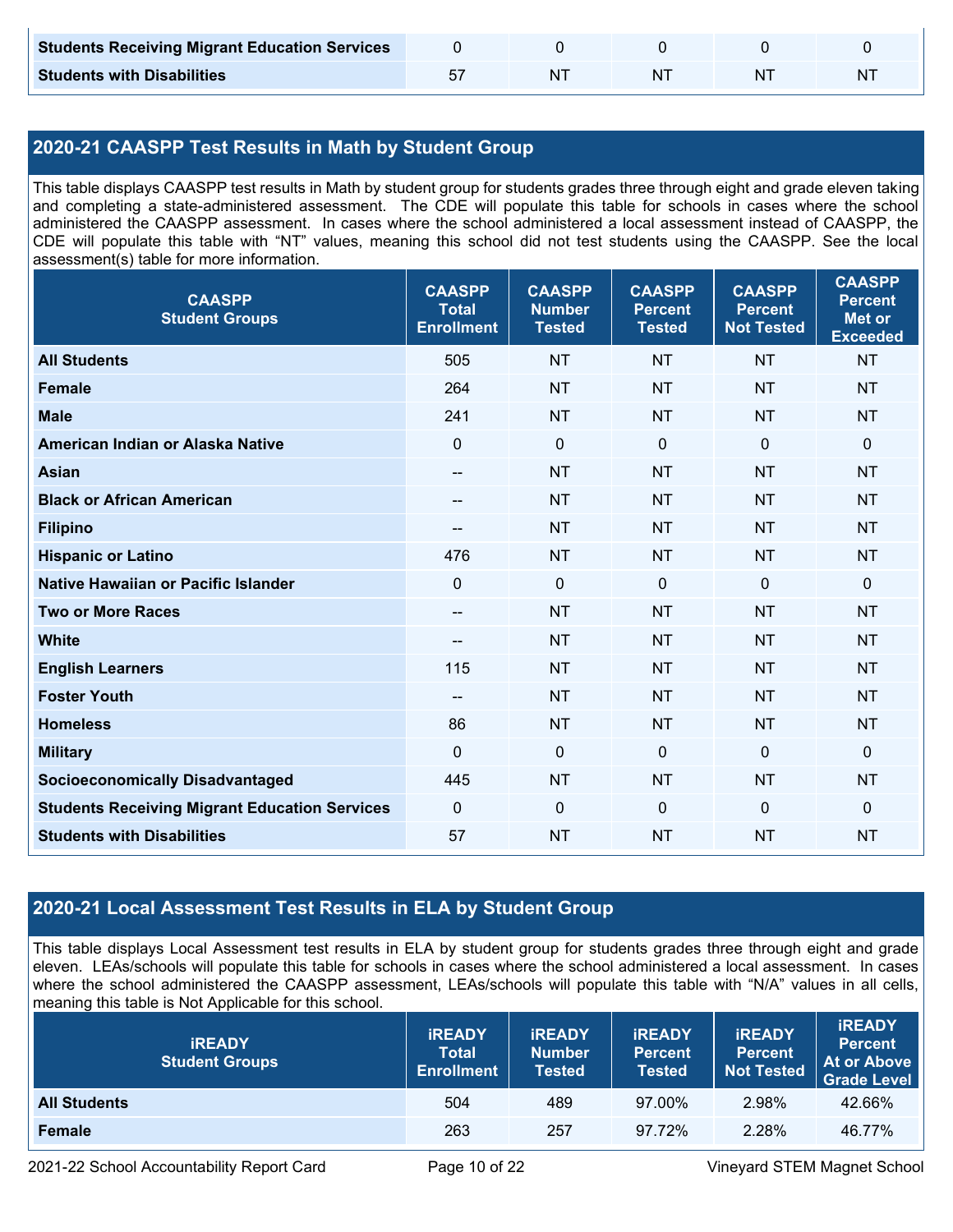| <b>Male</b>                                                                                | 247            | 232         | 96.27%      | 3.73%       | 38.17%    |
|--------------------------------------------------------------------------------------------|----------------|-------------|-------------|-------------|-----------|
| American Indian or Alaska Native                                                           | $\Omega$       | 0           | $0.00\%$    | $0.00\%$    | $0.00\%$  |
| <b>Asian</b>                                                                               | 5              | 5           | 100.00%     | $0.00\%$    | 0.00%     |
| <b>Black or African American</b>                                                           | 12             | 8           | 66.67%      | 33.33%      | $0.00\%$  |
| <b>Filipino</b>                                                                            | 5              | 5           | 100.00%     | $0.00\%$    | 0.00%     |
| <b>Hispanic or Latino</b>                                                                  | 475            | 465         | 97.89%      | 2.11%       | 41.89%    |
| Native Hawaiian or Pacific Islander                                                        | 0              | 0           | $0.00\%$    | $0.00\%$    |           |
| <b>Two or More Races</b>                                                                   | $\mathbf 0$    | $\mathbf 0$ | 0           | 0           |           |
| White                                                                                      | $\overline{7}$ | 6           | 85.71%      | 14.49%      | <b>NA</b> |
| <b>English Learners</b>                                                                    | 115            | 115         | 100.00%     | $0.00\%$    | $0.00\%$  |
| <b>Foster Youth</b>                                                                        | 1              | 1           | 100.00%     | $0.00\%$    |           |
| <b>Homeless</b>                                                                            | 43             | 43          | 100         | $0.00\%$    | 25.58%    |
| <b>Military</b>                                                                            | $\Omega$       | $\mathbf 0$ | $\mathbf 0$ | $\mathbf 0$ | N/A       |
| <b>Socioeconomically Disadvantaged</b>                                                     | 504            | 489         | 97.02%      | 2.98%       | 42.66%    |
| <b>Students Receiving Migrant Education Services</b>                                       | $\Omega$       | 0           | $\mathbf 0$ | $\mathbf 0$ | N/A       |
| <b>Students with Disabilities</b>                                                          | 55             | 52          | 94.55%      | 5.45%       | 20.00%    |
| *At or above the grade-level standard in the context of the local assessment administered. |                |             |             |             |           |

### **2020-21 Local Assessment Test Results in Math by Student Group**

This table displays Local Assessment test results in Math by student group for students grades three through eight and grade eleven. LEAs/schools will populate this table for schools in cases where the school administered a local assessment. In cases where the school administered the CAASPP assessment, LEAs/schools will populate this table with "N/A" values in all cells, meaning this table is Not Applicable for this school.

| <b>iREADY</b><br><b>Student Groups</b> | <b>IREADY</b><br><b>Total</b><br><b>Enrollment</b> | <b>iREADY</b><br><b>Number</b><br><b>Tested</b> | <b>iREADY</b><br><b>Percent</b><br><b>Tested</b> | <b>IREADY</b><br><b>Percent</b><br><b>Not Tested</b> | <b>IREADY</b><br><b>Percent</b><br><b>At or Above</b><br><b>Grade Level</b> |
|----------------------------------------|----------------------------------------------------|-------------------------------------------------|--------------------------------------------------|------------------------------------------------------|-----------------------------------------------------------------------------|
| <b>All Students</b>                    | 505                                                | 486                                             | 96.19%                                           | 3.82%                                                | 58.22%                                                                      |
| <b>Female</b>                          | 264                                                | 257                                             | 97.35%                                           | 2.65%                                                | 29.17%                                                                      |
| <b>Male</b>                            | 241                                                | 229                                             | 95.02%                                           | 4.98%                                                | 29.05%                                                                      |
| American Indian or Alaska Native       | 0                                                  | $\mathbf 0$                                     | na                                               | na                                                   | na                                                                          |
| Asian                                  | 5                                                  | 5                                               | 100.00%                                          | 0.00%                                                | 0.00%                                                                       |
| <b>Black or African American</b>       | 12                                                 | $\overline{7}$                                  | 58.33%                                           | 41.67%                                               | 0.00%                                                                       |
| <b>Filipino</b>                        | 5                                                  | 5                                               | 100.00%                                          | 0.00%                                                | 0.00%                                                                       |
| <b>Hispanic or Latino</b>              | 476                                                | 463                                             | 97.27%                                           | 2.73%                                                | 28.78%                                                                      |
| Native Hawaiian or Pacific Islander    | 0                                                  | $\mathbf 0$                                     | $\mathbf{0}$                                     | na                                                   | 0                                                                           |
| <b>Two or More Races</b>               | $\mathbf 0$                                        | $\mathbf 0$                                     | $\mathbf{0}$                                     | $\overline{0}$                                       | $\Omega$                                                                    |
| <b>White</b>                           | $\overline{7}$                                     | $6\phantom{1}$                                  | 85.71%                                           | 14.29%                                               | 0.00%                                                                       |
| <b>English Learners</b>                | 115                                                | 115                                             | 100.00%                                          | 0.00%                                                | 0.00%                                                                       |
| <b>Foster Youth</b>                    | 1                                                  | 1                                               | 100%                                             | 0.00%                                                |                                                                             |
| <b>Homeless</b>                        | 43                                                 | 42                                              | 97.67%                                           | 2.33%                                                | 12.45%                                                                      |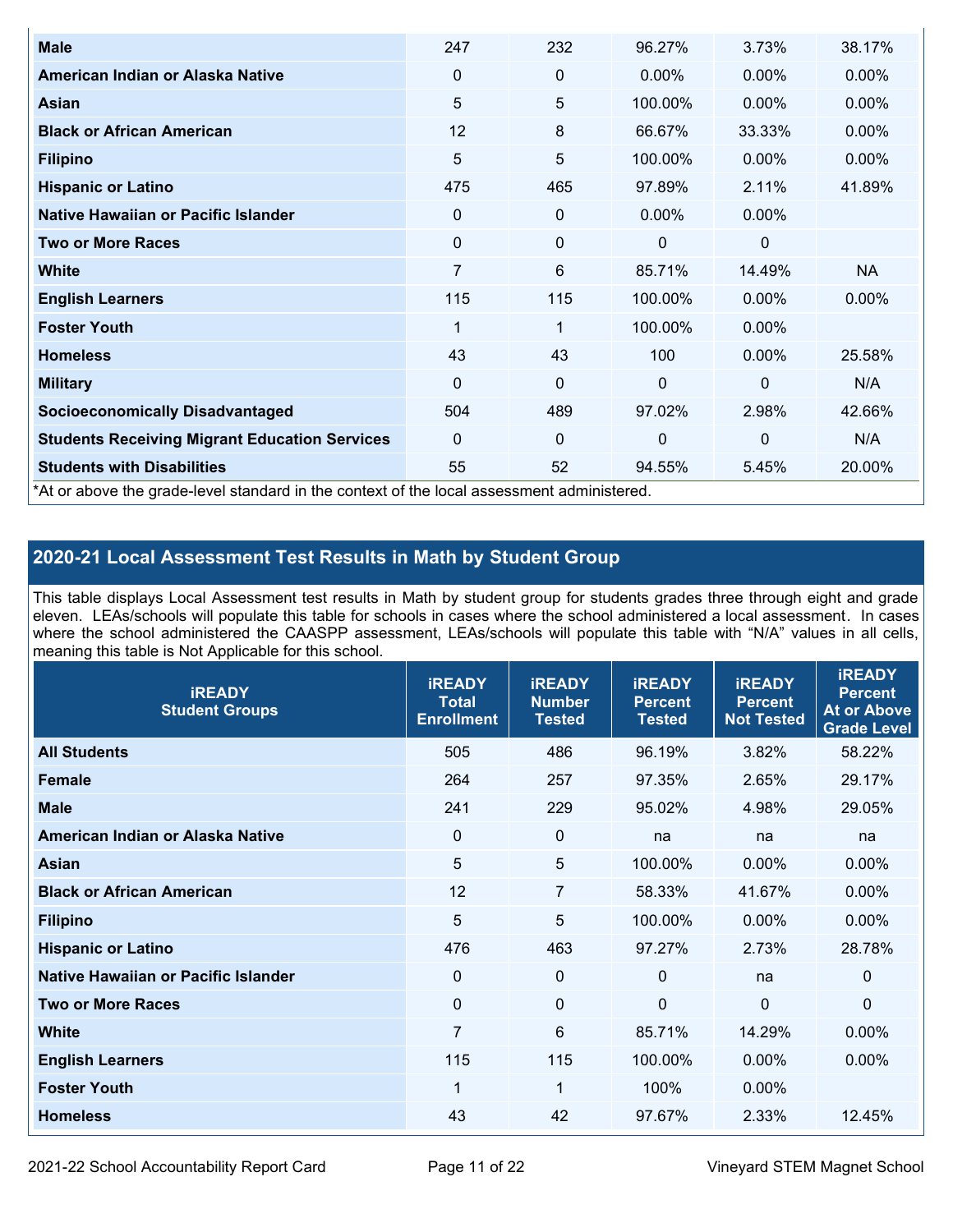| <b>Military</b>                                      |     |     |        |       | na     |
|------------------------------------------------------|-----|-----|--------|-------|--------|
| <b>Socioeconomically Disadvantaged</b>               | 505 | 486 | 96.24% | 3.76% | 29.11% |
| <b>Students Receiving Migrant Education Services</b> |     |     |        |       | na     |
| <b>Students with Disabilities</b>                    | 55  | 52  | 94.55% | 5.45% | 0.00%  |

\*At or above the grade-level standard in the context of the local assessment administered.

### **CAASPP Test Results in Science for All Students**

This table displays the percentage of all students grades five, eight, and High School meeting or exceeding the State Standard.

The 2019-2020 data cells with N/A values indicate that the 2019-2020 data are not available due to the COVID-19 pandemic and resulting summative testing suspension. The Executive Order N-30-20 was issued which waived the assessment, accountability, and reporting requirements for the 2019-2020 school year.

For any 2020-2021 data cells with N/T values indicate that this school did not test students using the CAASPP Science.

| <b>Subject</b>                                  | <b>School</b> | <b>School</b> | <b>District</b> | District | <b>State</b> | <b>State</b> |
|-------------------------------------------------|---------------|---------------|-----------------|----------|--------------|--------------|
|                                                 | 2019-20       | 2020-21       | 2019-20         | 2020-21  | 2019-20      | 2020-21      |
| <b>Science</b><br>(grades 5, 8 and high school) | N/A           | NT            | N/A             | 'NT      | N/A          | 28.72        |

### **2020-21 CAASPP Test Results in Science by Student Group**

This table displays CAASPP test results in Science by student group for students grades five, eight, and High School. For any data cells with N/T values indicate that this school did not test students using the CAASPP Science.

| <b>Student Group</b>                                 | <b>Total</b><br><b>Enrollment</b> | <b>Number</b><br><b>Tested</b> | <b>Percent</b><br><b>Tested</b> | <b>Percent</b><br><b>Not Tested</b> | <b>Percent</b><br>Met or<br><b>Exceeded</b> |
|------------------------------------------------------|-----------------------------------|--------------------------------|---------------------------------|-------------------------------------|---------------------------------------------|
| <b>All Students</b>                                  | 164                               | <b>NT</b>                      | <b>NT</b>                       | <b>NT</b>                           | <b>NT</b>                                   |
| <b>Female</b>                                        | 85                                | <b>NT</b>                      | <b>NT</b>                       | <b>NT</b>                           | <b>NT</b>                                   |
| <b>Male</b>                                          | 79                                | <b>NT</b>                      | <b>NT</b>                       | <b>NT</b>                           | <b>NT</b>                                   |
| American Indian or Alaska Native                     | $\mathbf 0$                       | $\mathbf 0$                    | $\mathbf 0$                     | $\mathbf 0$                         | 0                                           |
| <b>Asian</b>                                         | $\overline{\phantom{a}}$          | <b>NT</b>                      | <b>NT</b>                       | <b>NT</b>                           | <b>NT</b>                                   |
| <b>Black or African American</b>                     | $-$                               | <b>NT</b>                      | <b>NT</b>                       | <b>NT</b>                           | <b>NT</b>                                   |
| <b>Filipino</b>                                      | --                                | <b>NT</b>                      | <b>NT</b>                       | <b>NT</b>                           | <b>NT</b>                                   |
| <b>Hispanic or Latino</b>                            | 150                               | <b>NT</b>                      | <b>NT</b>                       | <b>NT</b>                           | <b>NT</b>                                   |
| <b>Native Hawaiian or Pacific Islander</b>           | $\mathbf{0}$                      | $\mathbf 0$                    | $\mathbf 0$                     | $\mathbf{0}$                        | 0                                           |
| <b>Two or More Races</b>                             | $\qquad \qquad -$                 | <b>NT</b>                      | <b>NT</b>                       | <b>NT</b>                           | <b>NT</b>                                   |
| <b>White</b>                                         | $\qquad \qquad -$                 | <b>NT</b>                      | <b>NT</b>                       | <b>NT</b>                           | <b>NT</b>                                   |
| <b>English Learners</b>                              | 33                                | <b>NT</b>                      | <b>NT</b>                       | <b>NT</b>                           | <b>NT</b>                                   |
| <b>Foster Youth</b>                                  | $\mathbf 0$                       | $\mathbf 0$                    | $\mathbf 0$                     | $\mathbf 0$                         | 0                                           |
| <b>Homeless</b>                                      | 32                                | <b>NT</b>                      | <b>NT</b>                       | <b>NT</b>                           | <b>NT</b>                                   |
| <b>Military</b>                                      | $\mathbf 0$                       | $\mathbf 0$                    | $\mathbf 0$                     | $\mathbf 0$                         | 0                                           |
| <b>Socioeconomically Disadvantaged</b>               | 142                               | <b>NT</b>                      | <b>NT</b>                       | <b>NT</b>                           | <b>NT</b>                                   |
| <b>Students Receiving Migrant Education Services</b> | $\mathbf{0}$                      | $\mathbf 0$                    | $\mathbf 0$                     | $\mathbf{0}$                        | 0                                           |
| <b>Students with Disabilities</b>                    | 15                                | <b>NT</b>                      | <b>NT</b>                       | <b>NT</b>                           | <b>NT</b>                                   |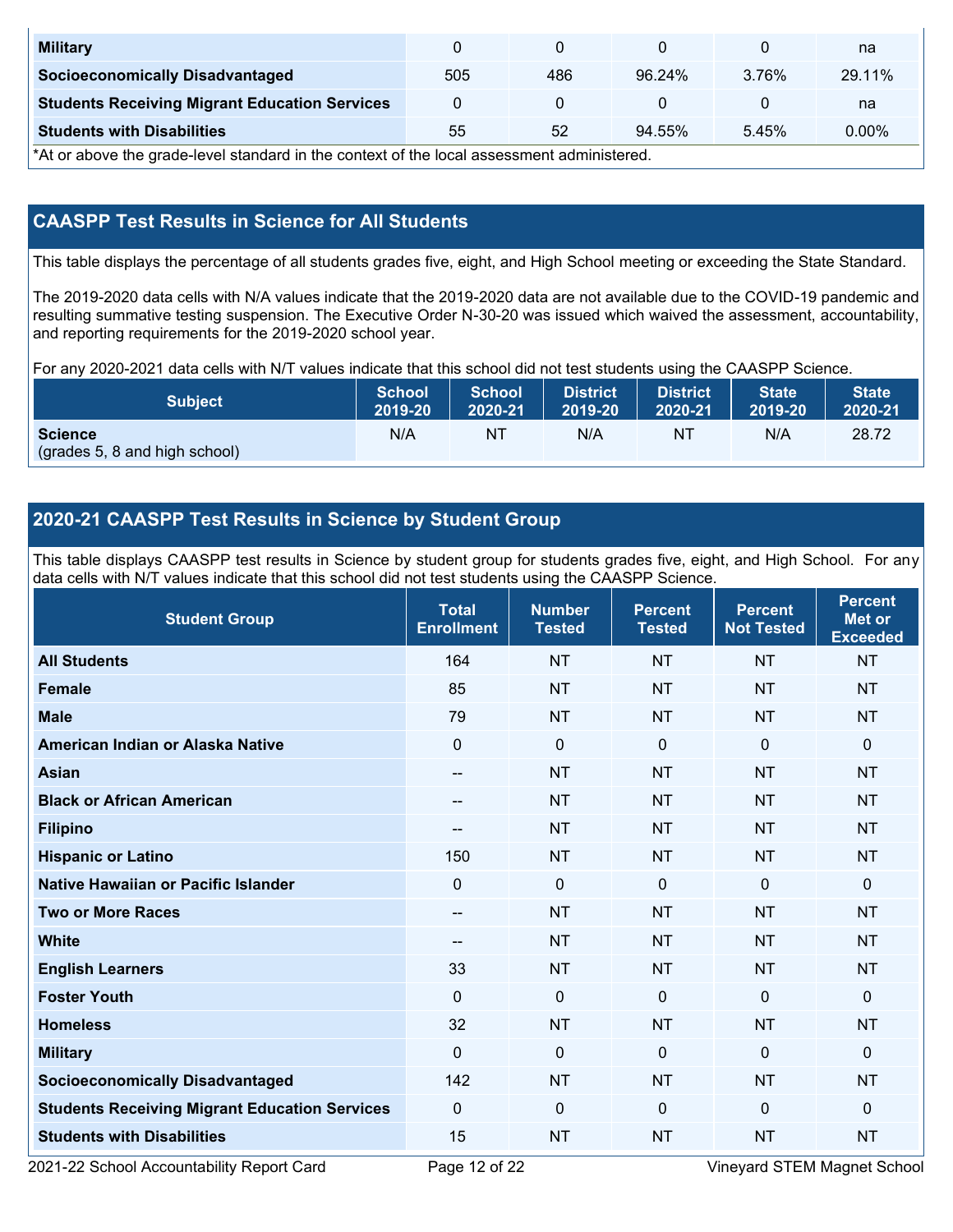### **B. Pupil Outcomes State Priority: Other Pupil Outcomes**

The SARC provides the following information relevant to the State priority: Other Pupil Outcomes (Priority 8): Pupil outcomes in the subject area of physical education.

### **2020-21 California Physical Fitness Test Results**

Due to the COVID-19 crisis, the Physical Fitness Test was suspended during the 2020-2021 school year and therefore no data are reported and each cell in this table is populated with "N/A."

| <b>Grade Level</b> |     | Four of Six Fitness Standards   Five of Six Fitness Standards | <b>Percentage of Students Meeting   Percentage of Students Meeting   Percentage of Students Meeting  </b><br>Six of Six Fitness Standards |
|--------------------|-----|---------------------------------------------------------------|-------------------------------------------------------------------------------------------------------------------------------------------|
| Grade 5            | N/A | N/A                                                           | N/A                                                                                                                                       |
| Grade 7            | N/A | N/A                                                           | N/A                                                                                                                                       |
| Grade 9            | N/A | N/A                                                           | N/A                                                                                                                                       |

### **C. Engagement State Priority: Parental Involvement**

The SARC provides the following information relevant to the State priority: Parental Involvement (Priority 3): Efforts the school district makes to seek parent input in making decisions regarding the school district and at each school site.

### **2021-22 Opportunities for Parental Involvement**

Due to COVID-19 safety protocols in the 2021-2022 school year, parental involvement opportunities are limited. However, when parental involvement opportunities are available, parents are encouraged to volunteer in the classroom, participate in school events, such as: Open House, Back-to-School Night, Parent-Teacher conferences, and field trips, be involved with clubs and athletics, and to get involved in the decision-making process through school committees. The School Site Council, GATE Parent meetings, School English Language Parent Advisory Committee (SELPAC), and Students with Disabilities Parent meetings, as well as Coffee with the Principal, provide opportunities for parents to get involved with their child's educational experience.

Regular school-to-home communication is provided in both English and Spanish. Information about current events and school activities can be found on the Vineyard STEM Magnet website, on flyers, and via our Twitter account. The school mails important news and announcements to families at home, uses the school's automated telephone system to contact parents verbally, sends text messages to parents via Blackboard Connect and posts on social media platforms such as Twitter, Class-Dojo and School-Loop.

Parents who want more information or wish to participate may contact Desarai Patrick, Assistant Principal - Elementary at (909) 984-2306. There is a job for everyone who wants to get involved!

Parental and community involvement is an integral and growing part of the educational experience and community-driven culture at Vineyard STEM.

Opportunities for families to be directly involved in Vineyard STEM include: Monthly Coffee with the Principal meetings during which parents can ask questions, provide input on school-related issues, are provided important school related information by school staff.

The committees listed below are an integral part of the joint effort to develop the single School Plan for Student Achievement (SPSA), which serves to allocate school resources to best support ALL students at Vineyard STEM.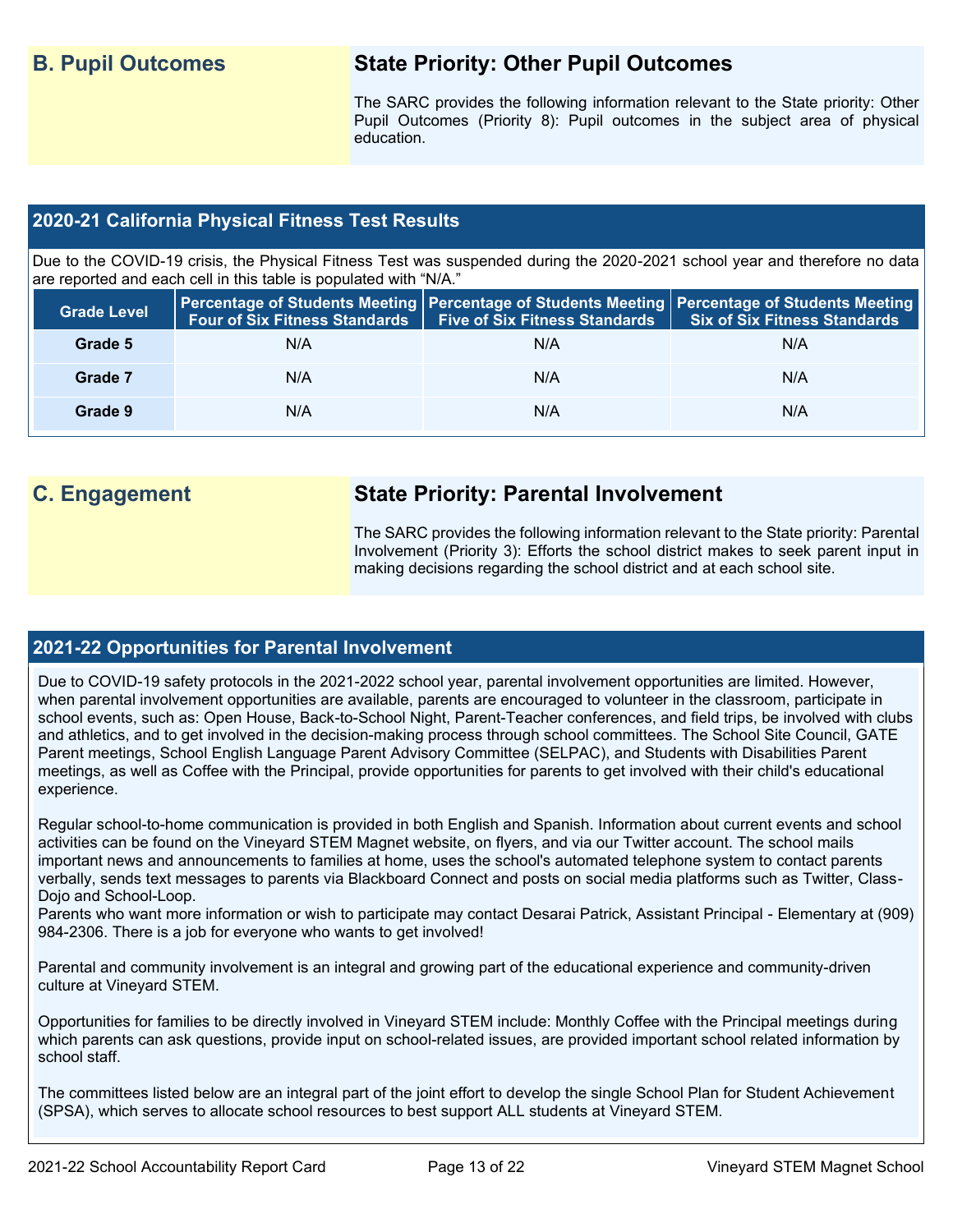### **2021-22 Opportunities for Parental Involvement**

- School Site Council (SSC)
- School English Learner Program Advisory Committee (SELPAC)
- GATE Parent Meetings
- Students with Disabilities Parent Meetings

To inquire about volunteer opportunities, contact Office Manager, Georgina Reddick: (909) 984-2306.

Contact: Desarai Patrick - Assistant Principal - Elementary; Phone Number: (909 )984-2306

### **2020-21 Chronic Absenteeism by Student Group**

| <b>Student Group</b>                                 | <b>Cumulative</b><br><b>Enrollment</b> | <b>Chronic</b><br><b>Absenteeism</b><br><b>Eligible Enrollment</b> | <b>Chronic</b><br><b>Absenteeism</b><br><b>Count</b> | <b>Chronic</b><br><b>Absenteeism</b><br><b>Rate</b> |
|------------------------------------------------------|----------------------------------------|--------------------------------------------------------------------|------------------------------------------------------|-----------------------------------------------------|
| <b>All Students</b>                                  | 723                                    | 716                                                                | 89                                                   | 12.4                                                |
| <b>Female</b>                                        | 370                                    | 368                                                                | 47                                                   | 12.8                                                |
| <b>Male</b>                                          | 353                                    | 348                                                                | 42                                                   | 12.1                                                |
| American Indian or Alaska Native                     | 6                                      | 6                                                                  | $\Omega$                                             | 0.0                                                 |
| <b>Asian</b>                                         | 8                                      | 8                                                                  | $\Omega$                                             | 0.0                                                 |
| <b>Black or African American</b>                     | 12                                     | 12                                                                 | 5                                                    | 41.7                                                |
| <b>Filipino</b>                                      | 5                                      | 5                                                                  | $\Omega$                                             | 0.0                                                 |
| <b>Hispanic or Latino</b>                            | 681                                    | 674                                                                | 82                                                   | 12.2                                                |
| Native Hawaiian or Pacific Islander                  | $\mathbf 0$                            | 0                                                                  | 0                                                    | 0.0                                                 |
| <b>Two or More Races</b>                             | 5                                      | 5                                                                  | 0                                                    | 0.0                                                 |
| <b>White</b>                                         | 6                                      | 6                                                                  | 2                                                    | 33.3                                                |
| <b>English Learners</b>                              | 203                                    | 201                                                                | 33                                                   | 16.4                                                |
| <b>Foster Youth</b>                                  | $\overline{4}$                         | $\overline{4}$                                                     | $\Omega$                                             | 0.0                                                 |
| <b>Homeless</b>                                      | 83                                     | 81                                                                 | 17                                                   | 21.0                                                |
| <b>Socioeconomically Disadvantaged</b>               | 637                                    | 631                                                                | 84                                                   | 13.3                                                |
| <b>Students Receiving Migrant Education Services</b> | $\mathbf{0}$                           | $\Omega$                                                           | $\Omega$                                             | 0.0                                                 |
| <b>Students with Disabilities</b>                    | 67                                     | 67                                                                 | 15                                                   | 22.4                                                |

## **C. Engagement State Priority: School Climate**

The SARC provides the following information relevant to the State priority: School Climate (Priority 6):

- Pupil suspension rates;
- Pupil expulsion rates; and
- Other local measures on the sense of safety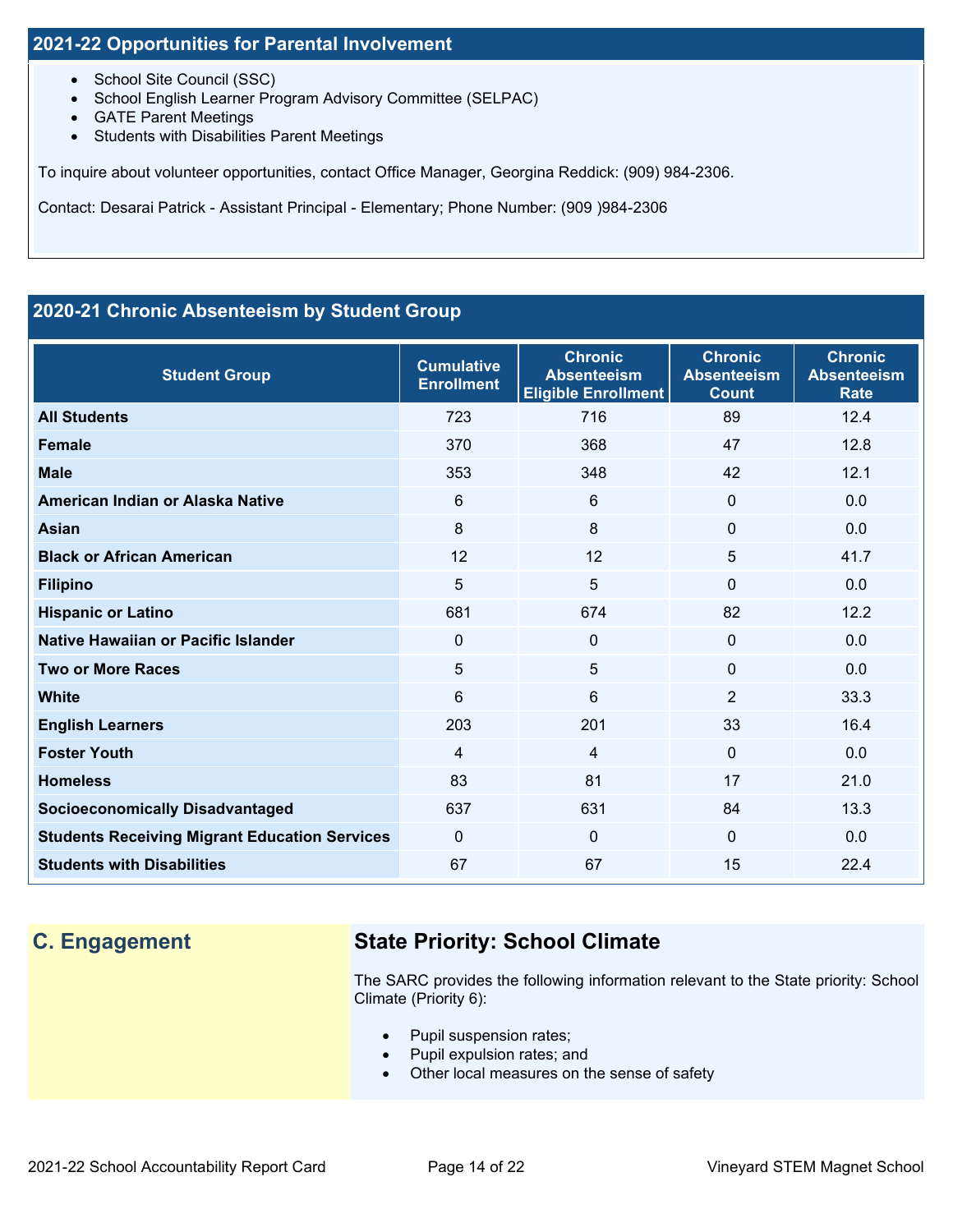### **Suspensions and Expulsions**

This table displays suspensions and expulsions data collected between July through June, each full school year respectively. Data collected during the 2020-21 school year may not be comparable to earlier years of this collection due to differences in learning mode instruction in response to the COVID-19 pandemic.

| <b>Subject</b>     | <b>School</b><br>2018-19 | <b>School</b><br>2020-21 | <b>District</b><br>2018-19 | <b>District</b><br>2020-21 | <b>State</b><br>2018-19 | <b>State</b><br>2020-21 |
|--------------------|--------------------------|--------------------------|----------------------------|----------------------------|-------------------------|-------------------------|
| <b>Suspensions</b> | 2.37                     | 0.00                     | 2.98                       | 0.03                       | 3.47                    | 0.20                    |
| <b>Expulsions</b>  | 0.00                     | 0.00                     | 0.00                       | 0.00                       | 0.08                    | 0.00                    |

This table displays suspensions and expulsions data collected between July through February, partial school year due to the COVID-19 pandemic. The 2019-2020 suspensions and expulsions rate data are not comparable to other year data because the 2019-2020 school year is a partial school year due to the COVID-19 crisis. As such, it would be inappropriate to make any comparisons in rates of suspensions and expulsions in the 2019-2020 school year compared to other school years.

| <b>Subject</b>     | <b>School</b><br>2019-20 | <b>District</b><br>2019-20 | <b>State</b><br>2019-20 |  |
|--------------------|--------------------------|----------------------------|-------------------------|--|
| <b>Suspensions</b> | 0.25                     | 1.64                       | 2.45                    |  |
| <b>Expulsions</b>  | 0.00                     | 0.00                       | 0.05                    |  |

### **2020-21 Suspensions and Expulsions by Student Group**

| <b>Student Group</b>                                 | <b>Suspensions Rate</b> | <b>Expulsions Rate</b> |
|------------------------------------------------------|-------------------------|------------------------|
| <b>All Students</b>                                  | 0.00                    | 0.00                   |
| <b>Female</b>                                        | 0.00                    | 0.00                   |
| <b>Male</b>                                          | 0.00                    | 0.00                   |
| American Indian or Alaska Native                     | 0.00                    | 0.00                   |
| <b>Asian</b>                                         | 0.00                    | 0.00                   |
| <b>Black or African American</b>                     | 0.00                    | 0.00                   |
| <b>Filipino</b>                                      | 0.00                    | 0.00                   |
| <b>Hispanic or Latino</b>                            | 0.00                    | 0.00                   |
| Native Hawaiian or Pacific Islander                  | 0.00                    | 0.00                   |
| <b>Two or More Races</b>                             | 0.00                    | 0.00                   |
| <b>White</b>                                         | 0.00                    | 0.00                   |
| <b>English Learners</b>                              | 0.00                    | 0.00                   |
| <b>Foster Youth</b>                                  | 0.00                    | 0.00                   |
| <b>Homeless</b>                                      | 0.00                    | 0.00                   |
| <b>Socioeconomically Disadvantaged</b>               | 0.00                    | 0.00                   |
| <b>Students Receiving Migrant Education Services</b> | 0.00                    | 0.00                   |
| <b>Students with Disabilities</b>                    | 0.00                    | 0.00                   |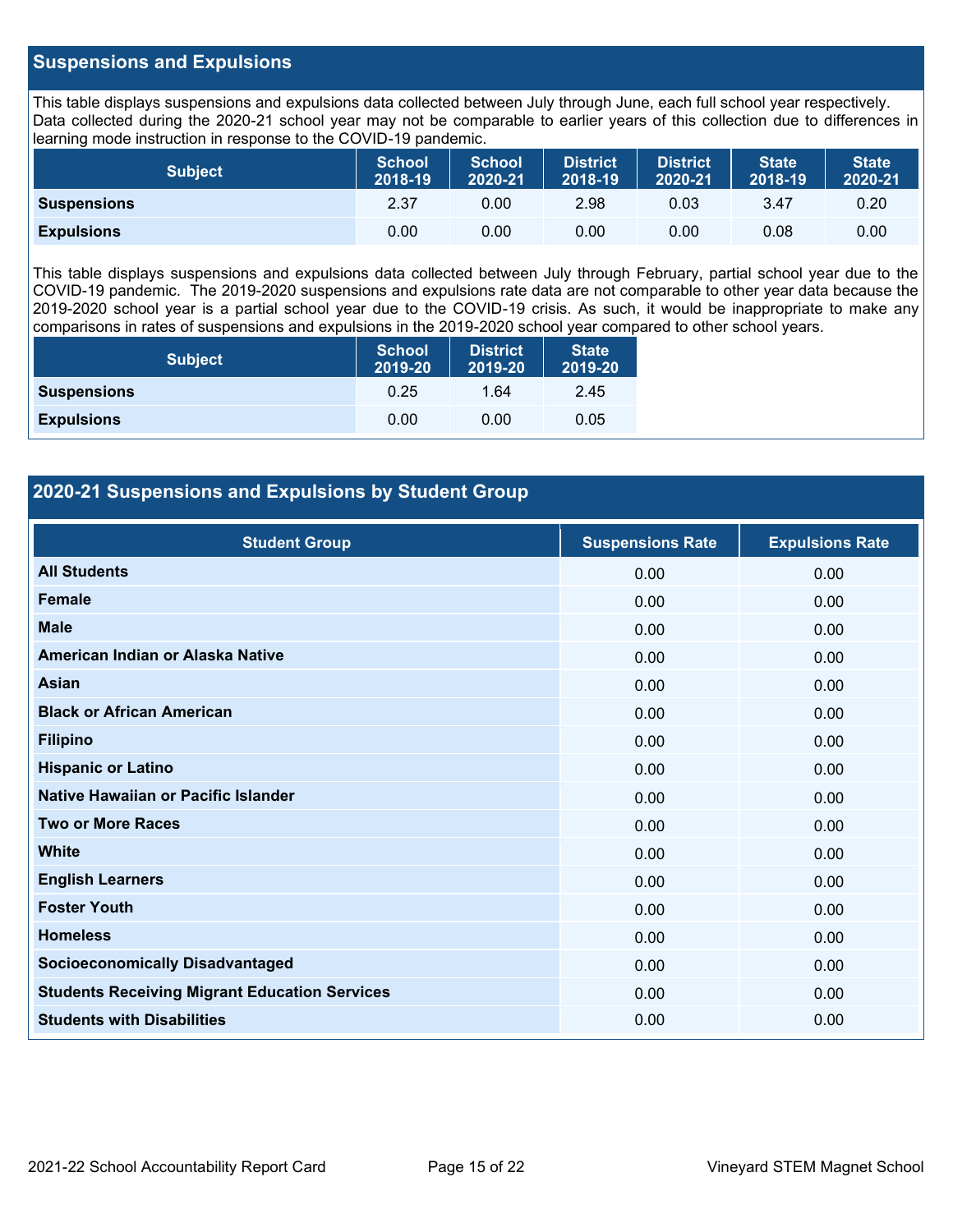### **2021-22 School Safety Plan**

The Comprehensive School Site Safety Plan was developed for Vineyard STEM Magnet School in collaboration with local agencies and the district office. Components of the plan include: maintenance, security and safety of the physical environment, school climate which addresses disaster procedures and routines, an action plan that ensures a safe physical environment and safe school climate, as well as our school safety compliance that ensures required child abuse reporting procedures, suspension and expulsion policies, due process, notification to teachers about dangerous pupils, sexual harassment policy, school-wide dress code, procedure for safe ingress and egress from school, procedures to ensure a safe and orderly environment and rules and procedures on school discipline. Monthly disaster drills are scheduled and practiced school-wide to ensure student safety procedures. The plan was recently reviewed and discussed with the staff in February 2021. School Site Council last approved the Vineyard STEM Magnet School Safety Plan on February 20, 2021. An approved copy of the school site safety plan may be obtained at Vineyard STEM Magnet Schools main office or the Ontario-Montclair School District office."

### **D. Other SARC Information Information Required in the SARC**

The information in this section is required to be in the SARC but is not included in the state priorities for LCFF.

### **2018-19 Elementary Average Class Size and Class Size Distribution**

This table displays the 2018-19 average class size and class size distribution. The columns titled "Number of Classes" indicates how many classes fall into each size category (a range of total students per class). The "Other" category is for multigrade level classes.

| <b>Grade Level</b> | <b>Average</b><br><b>Class Size</b> | 1-20 Students | Number of Classes with   Number of Classes with   Number of Classes with<br>21-32 Students | 33+ Students |
|--------------------|-------------------------------------|---------------|--------------------------------------------------------------------------------------------|--------------|
| κ                  | 19                                  |               |                                                                                            |              |
|                    | 24                                  |               |                                                                                            |              |
|                    | 27                                  |               | 3                                                                                          |              |
|                    | 25                                  |               | 3                                                                                          |              |
|                    | 27                                  |               |                                                                                            |              |
|                    | 31                                  |               | 3                                                                                          |              |
|                    | 28                                  |               |                                                                                            |              |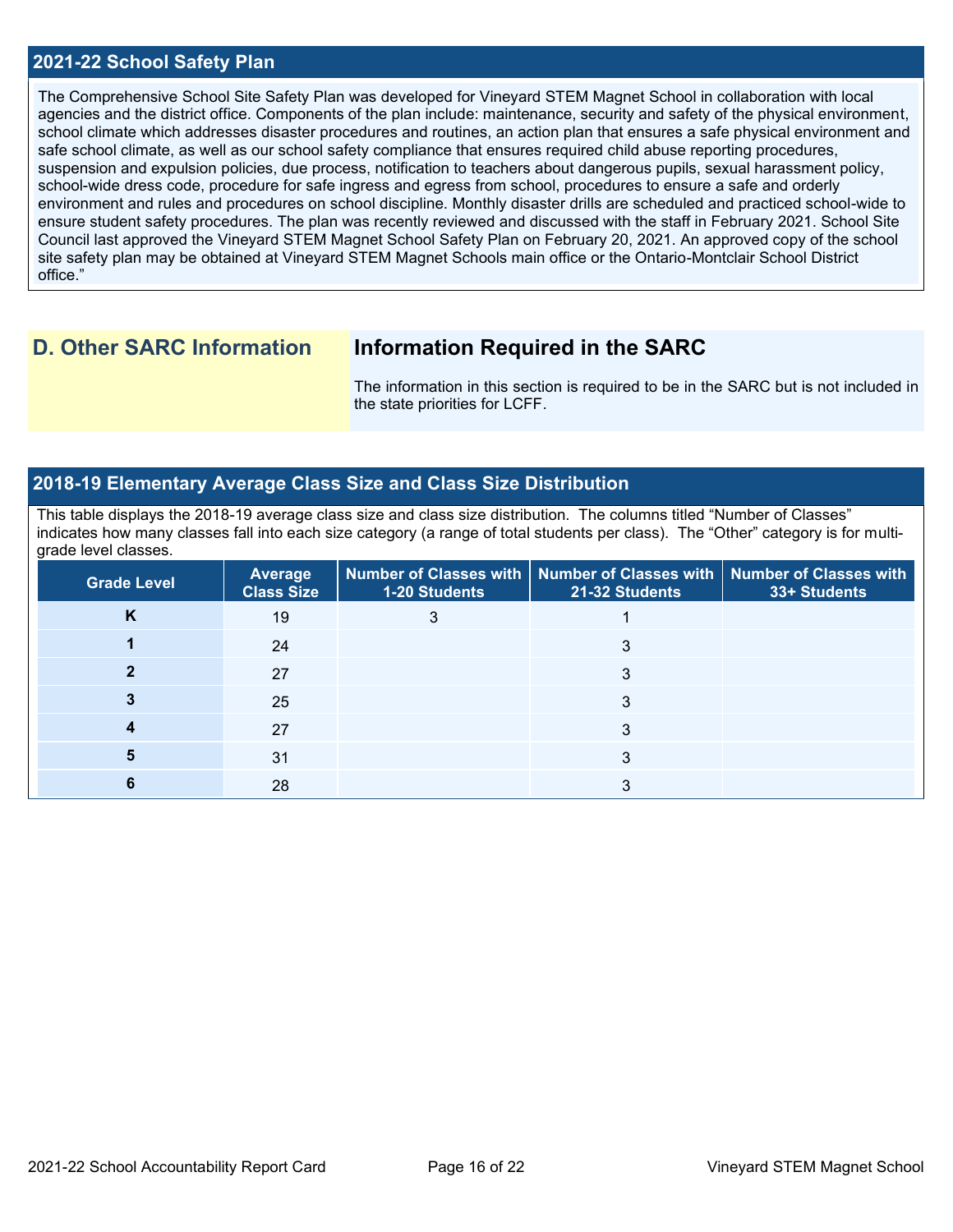### **2019-20 Elementary Average Class Size and Class Size Distribution**

This table displays the 2019-20 average class size and class size distribution. The columns titled "Number of Classes" indicates how many classes fall into each size category (a range of total students per class). The "Other" category is for multi-grade level classes.

| <b>Grade Level</b> | <b>Average</b><br><b>Class Size</b> | 1-20 Students | Number of Classes with   Number of Classes with   Number of Classes with<br>21-32 Students | 33+ Students |
|--------------------|-------------------------------------|---------------|--------------------------------------------------------------------------------------------|--------------|
| K                  | 19                                  | 4             |                                                                                            |              |
|                    | 19                                  | 3             |                                                                                            |              |
|                    | 27                                  |               |                                                                                            |              |
|                    | 26                                  |               | 3                                                                                          |              |
|                    | 26                                  |               | 3                                                                                          |              |
|                    | 27                                  |               |                                                                                            |              |
|                    | 32                                  |               | ∩                                                                                          |              |

### **2020-21 Elementary Average Class Size and Class Size Distribution**

This table displays the 2020-21 average class size and class size distribution. The columns titled "Number of Classes" indicates how many classes fall into each size category (a range of total students per class). The "Other" category is for multi-grade level classes.

| <b>Grade Level</b> | Average<br><b>Class Size</b> | 1-20 Students | Number of Classes with   Number of Classes with   Number of Classes with<br>21-32 Students | 33+ Students |
|--------------------|------------------------------|---------------|--------------------------------------------------------------------------------------------|--------------|
| <b>N</b>           | 18                           | 4             |                                                                                            |              |
|                    | 19                           | 3             |                                                                                            |              |
|                    | 20                           | ◠             |                                                                                            |              |
|                    | 28                           |               | 3                                                                                          |              |
|                    | 26                           |               | 3                                                                                          |              |
| 5                  | 26                           |               | 3                                                                                          |              |
| O                  | 25                           |               |                                                                                            |              |

### **2020-21 Ratio of Pupils to Academic Counselor**

This table displays the ratio of pupils to Academic Counselor. One full time equivalent (FTE) equals one staff member working full time; one FTE could also represent two staff members who each work 50 percent of full time.

| <b>Title</b>                        | <b>Ratio</b> |
|-------------------------------------|--------------|
| <b>Pupils to Academic Counselor</b> |              |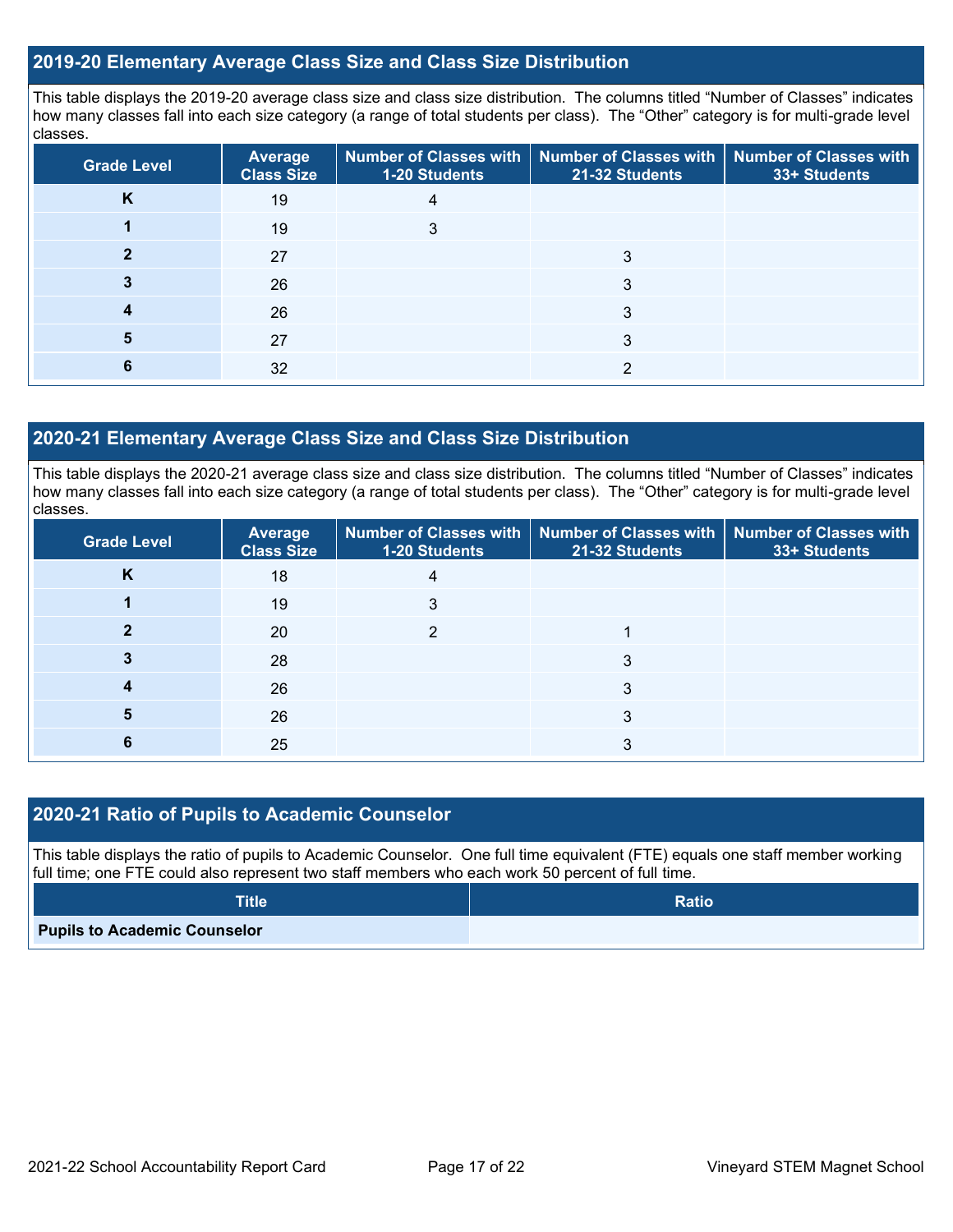### **2020-21 Student Support Services Staff**

This table displays the number of FTE support staff assigned to this school. One full time equivalent (FTE) equals one staff member working full time; one FTE could also represent two staff members who each work 50 percent of full time.

| <b>Title</b>                                                         | <b>Number of FTE Assigned to School</b> |
|----------------------------------------------------------------------|-----------------------------------------|
| <b>Counselor (Academic, Social/Behavioral or Career Development)</b> | 0                                       |
| Library Media Teacher (Librarian)                                    | 0                                       |
| Library Media Services Staff (Paraprofessional)                      | 0                                       |
| <b>Psychologist</b>                                                  | 0                                       |
| <b>Social Worker</b>                                                 | $\Omega$                                |
| <b>Speech/Language/Hearing Specialist</b>                            | 0                                       |
| <b>Resource Specialist (non-teaching)</b>                            | 0                                       |

### **2019-20 Expenditures Per Pupil and School Site Teacher Salaries**

This table displays the 2019-20 expenditures per pupil and average teach salary for this school. Cells with N/A values do not require data.

| <b>Level</b>                                         | <b>Total</b><br><b>Expenditures</b><br><b>Per Pupil</b> | <b>Expenditures</b><br><b>Per Pupil</b><br>(Restricted) | <b>Expenditures</b><br><b>Per Pupil</b><br>(Unrestricted) | Average<br><b>Teacher</b><br><b>Salary</b> |
|------------------------------------------------------|---------------------------------------------------------|---------------------------------------------------------|-----------------------------------------------------------|--------------------------------------------|
| <b>School Site</b>                                   | 6147.0                                                  | 510.0                                                   | 5636.0                                                    | 89443.0                                    |
| <b>District</b>                                      | N/A                                                     | N/A                                                     | 1608.0                                                    | \$92,686                                   |
| <b>Percent Difference - School Site and District</b> | N/A                                                     | N/A                                                     | 111.2                                                     | $-3.6$                                     |
| <b>State</b>                                         |                                                         |                                                         | \$8,444                                                   | \$85,863                                   |
| <b>Percent Difference - School Site and State</b>    | N/A                                                     | N/A                                                     | $-39.9$                                                   | 4.1                                        |

### **2020-21 Types of Services Funded**

Vineyard's categorical funds are used for a variety of services including Intervention Teacher and a STEM Magnet Coordinator. In addition, the funds are also used to provide classroom subs and professional development for all staff members. During family events, parent workshops, meetings and parent conferences we offer babysitting and translation services as a community resource for our families to encourage parent involvement. By providing the necessary support and resources families can help their children achieve academic success. These funds are used to provide support personnel, programs, materials and resources to best meet the needs of all students.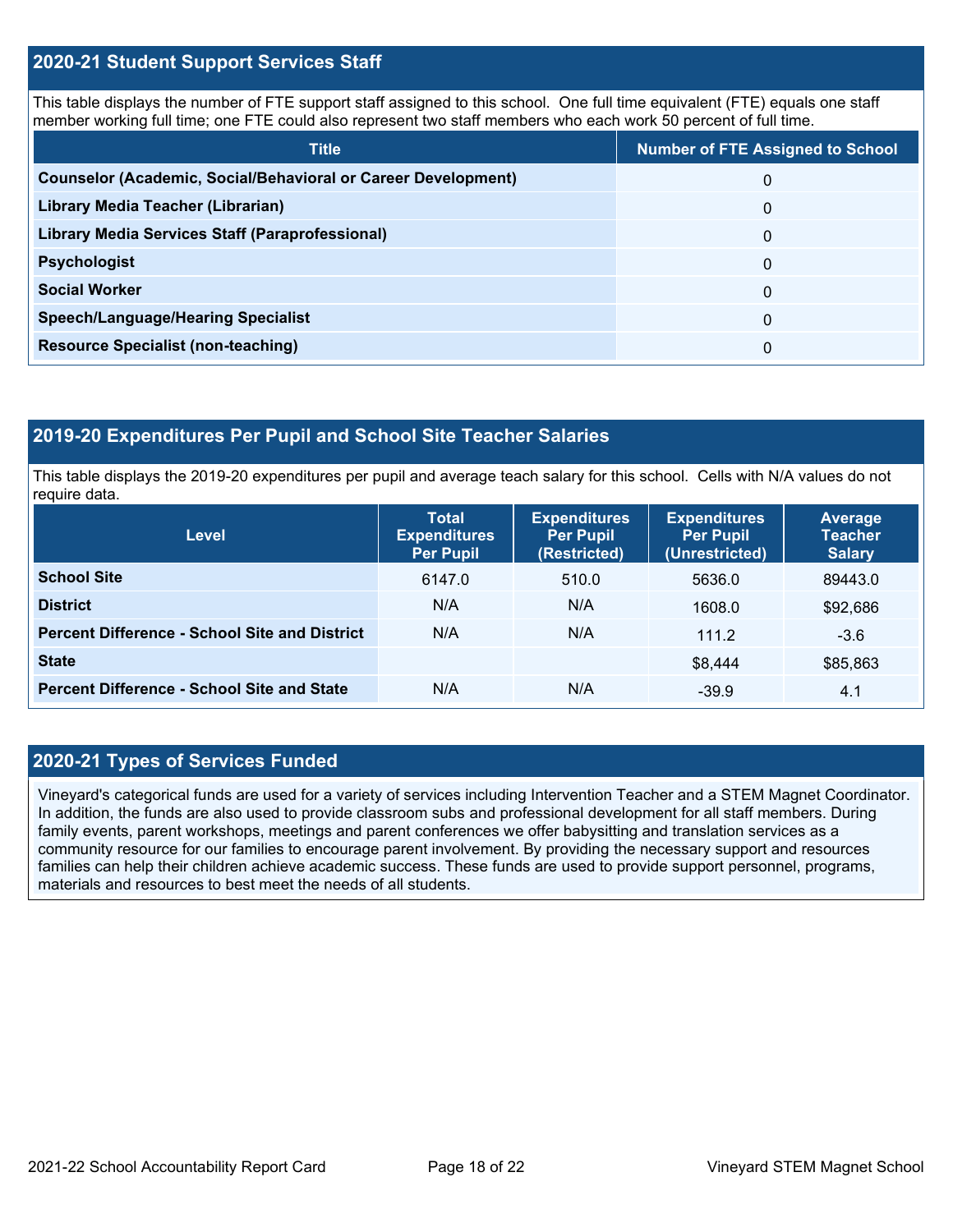### **2019-20 Teacher and Administrative Salaries**

This table displays the 2019-20 Teacher and Administrative salaries. For detailed information on salaries, see the CDE Certification Salaries & Benefits web page at [http://www.cde.ca.gov/ds/fd/cs/.](http://www.cde.ca.gov/ds/fd/cs/)

| Category                                             | <b>District</b><br><b>Amount</b> | <b>State Average</b><br>for Districts<br>in Same Category |
|------------------------------------------------------|----------------------------------|-----------------------------------------------------------|
| <b>Beginning Teacher Salary</b>                      | \$48,998                         | \$52,060                                                  |
| <b>Mid-Range Teacher Salary</b>                      | \$87,146                         | \$84,043                                                  |
| <b>Highest Teacher Salary</b>                        | \$105,113                        | \$107,043                                                 |
| <b>Average Principal Salary (Elementary)</b>         | \$138,892                        | \$133,582                                                 |
| <b>Average Principal Salary (Middle)</b>             | \$141,565                        | \$138,803                                                 |
| <b>Average Principal Salary (High)</b>               | \$0                              | \$133,845                                                 |
| <b>Superintendent Salary</b>                         | \$319,095                        | \$240,628                                                 |
| <b>Percent of Budget for Teacher Salaries</b>        | 37%                              | 35%                                                       |
| <b>Percent of Budget for Administrative Salaries</b> | 6%                               | 5%                                                        |

### **Professional Development**

Professional development opportunities for teachers at Vineyard STEM include staff development, District trainings on adopted curriculum in ELA, Math and Science, on-site coaching opportunities aligned to site ELA and Math site focus areas, and ongoing analysis of student data.

This table displays the number of school days dedicated to staff development and continuous improvement.

| <b>Subject</b>                                                                  | 2019-20 2020-21 2021-22 |    |
|---------------------------------------------------------------------------------|-------------------------|----|
| Number of school days dedicated to Staff Development and Continuous Improvement |                         | 18 |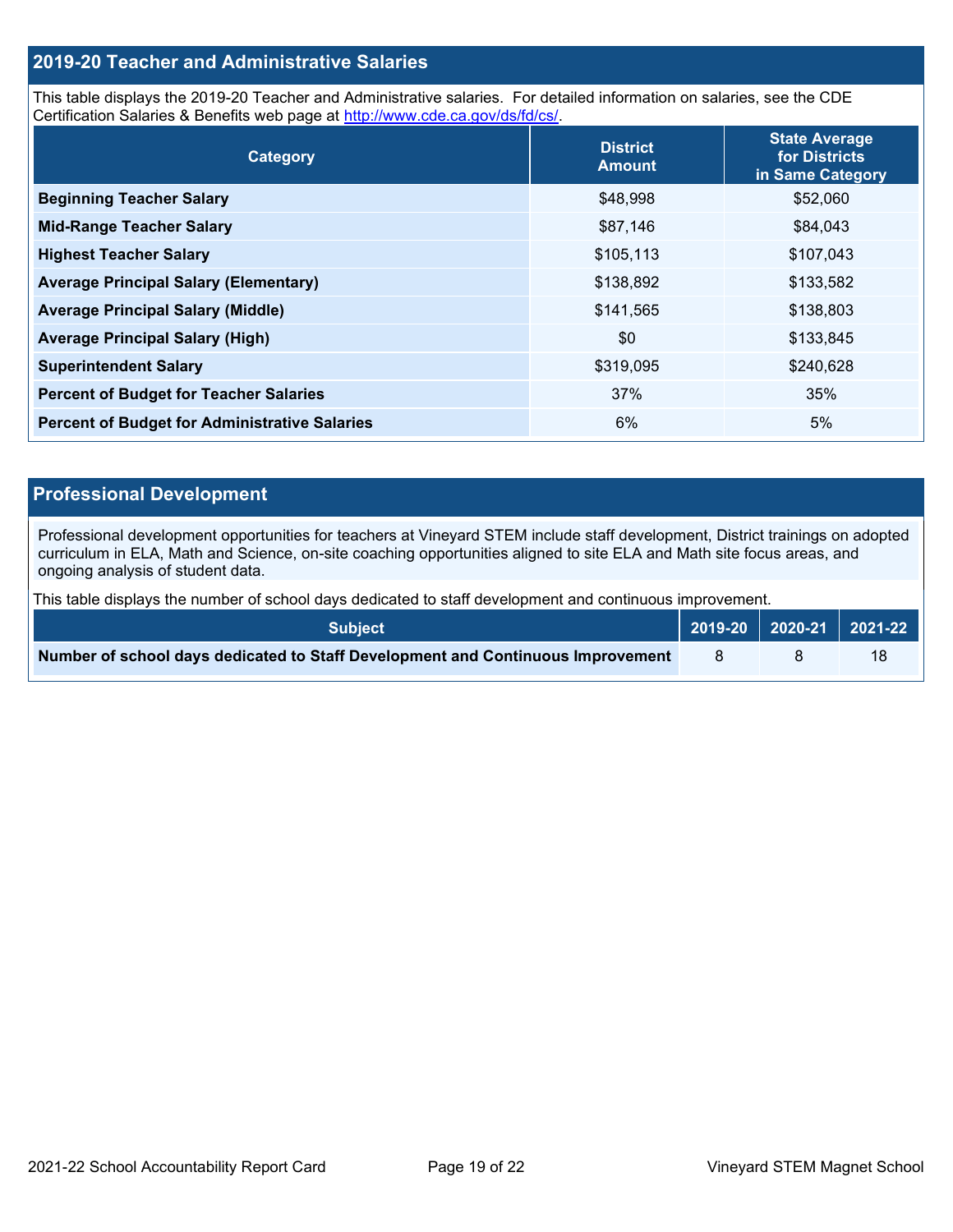# **Ontario-Montclair School District 2020-21 Local Accountability Report Card (LARC) Addendum**

## **Local Accountability Report Card (LARC) Addendum**

**2020-21 Local Accountability Report Card (LARC) Addendum Overview**



On July 14, 2021, the California State Board of Education (SBE) determined that the California Department of Education (CDE) will use the SARC as the mechanism to conduct a one-time data collection of the LEA-level aggregate test results of all school's local assessments administered during the 2020–2021 school year in order to meet the federal Every Students Succeeds Act (ESSA) reporting requirement for the Local Educational Agency Accountability Report Cards (LARCs).

Each local educational agency (LEA) is responsible for preparing and posting their annual LARC in accordance with the federal ESSA. As a courtesy, the CDE prepares and posts the LARCs on behalf of all LEAs.

Only for the 2020–2021 school year and the 2020–2021 LARCs, LEAs are required to report their aggregate local assessments test results at the LEA-level to the CDE by populating the tables below via the SARC. These data will be used to meet the LEAs' federal requirement for their LARCs. Note that it is the responsibility of the school and LEA to ensure that all student privacy and suppression rules are in place when reporting data in Tables 3 and 4 in the Addendum, as applicable.

The tables below are not part of the SBE approved 2020–2021 SARC template but rather are the mechanism by which these required data will be collected from LEAs.

For purposes of the LARC and the following tables, an LEA is defined as a school district, a county office of education, or a direct funded charter school.

| 2021-22 District Contact Information |                                   |  |  |  |
|--------------------------------------|-----------------------------------|--|--|--|
| <b>District Name</b>                 | Ontario-Montclair School District |  |  |  |
| <b>Phone Number</b>                  | $(909)$ 459-2500                  |  |  |  |
| Superintendent                       | Dr. James Q. Hammond              |  |  |  |
| <b>Email Address</b>                 | info@omsd.net                     |  |  |  |
| <b>District Website Address</b>      | https://www.omsd.net              |  |  |  |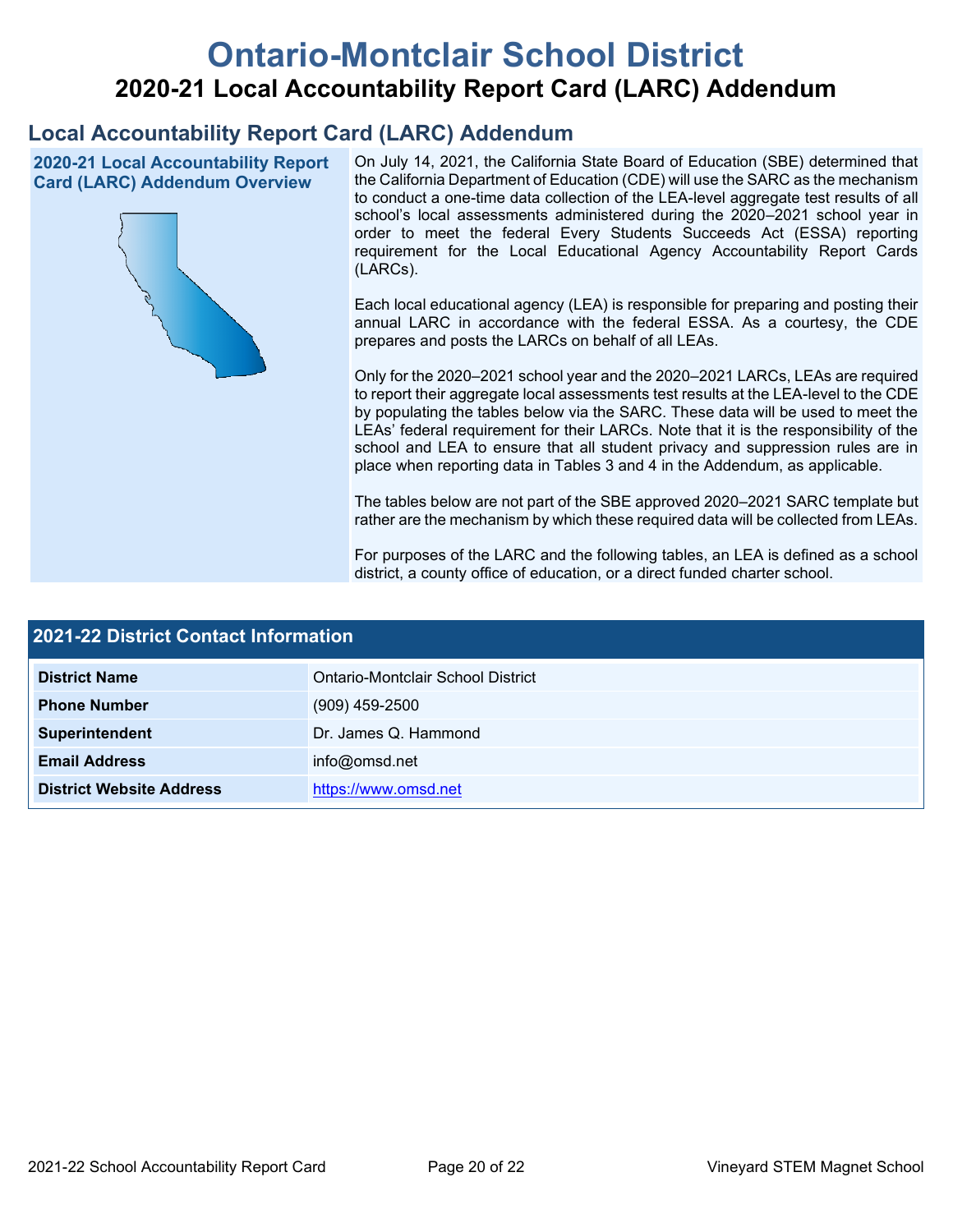### **2020-21 CAASPP Test Results in ELA by Student Group**

This table displays CAASPP test results in ELA by student group for students grades three through eight and grade eleven taking and completing a state-administered assessment. The CDE will populate this table for schools in cases where the school administered the CAASPP assessment. In cases where the school administered a local assessment instead of CAASPP, the CDE will populate this table with "NT" values, meaning this school did not test students using the CAASPP. See the local assessment(s) table for more information.

| <b>CAASPP</b><br><b>Student Groups</b>               | <b>CAASPP</b><br><b>Total</b><br><b>Enrollment</b> | <b>CAASPP</b><br><b>Number</b><br><b>Tested</b> | <b>CAASPP</b><br><b>Percent</b><br><b>Tested</b> | <b>CAASPP</b><br><b>Percent</b><br><b>Not Tested</b> | <b>CAASPP</b><br><b>Percent</b><br>Met or<br><b>Exceeded</b> |
|------------------------------------------------------|----------------------------------------------------|-------------------------------------------------|--------------------------------------------------|------------------------------------------------------|--------------------------------------------------------------|
| <b>All Students</b>                                  | 12994                                              | <b>NT</b>                                       | <b>NT</b>                                        | <b>NT</b>                                            | <b>NT</b>                                                    |
| <b>Female</b>                                        | 6378                                               | <b>NT</b>                                       | <b>NT</b>                                        | <b>NT</b>                                            | <b>NT</b>                                                    |
| <b>Male</b>                                          | 6616                                               | <b>NT</b>                                       | <b>NT</b>                                        | <b>NT</b>                                            | <b>NT</b>                                                    |
| American Indian or Alaska Native                     | 92                                                 | <b>NT</b>                                       | <b>NT</b>                                        | <b>NT</b>                                            | <b>NT</b>                                                    |
| <b>Asian</b>                                         | 257                                                | <b>NT</b>                                       | <b>NT</b>                                        | <b>NT</b>                                            | <b>NT</b>                                                    |
| <b>Black or African American</b>                     | 394                                                | <b>NT</b>                                       | <b>NT</b>                                        | <b>NT</b>                                            | NT                                                           |
| <b>Filipino</b>                                      | 81                                                 | <b>NT</b>                                       | <b>NT</b>                                        | <b>NT</b>                                            | <b>NT</b>                                                    |
| <b>Hispanic or Latino</b>                            | 11629                                              | <b>NT</b>                                       | <b>NT</b>                                        | <b>NT</b>                                            | <b>NT</b>                                                    |
| Native Hawaiian or Pacific Islander                  | 31                                                 | <b>NT</b>                                       | <b>NT</b>                                        | <b>NT</b>                                            | <b>NT</b>                                                    |
| <b>Two or More Races</b>                             | 140                                                | <b>NT</b>                                       | <b>NT</b>                                        | <b>NT</b>                                            | <b>NT</b>                                                    |
| <b>White</b>                                         | 370                                                | <b>NT</b>                                       | <b>NT</b>                                        | <b>NT</b>                                            | <b>NT</b>                                                    |
| <b>English Learners</b>                              | 2756                                               | <b>NT</b>                                       | <b>NT</b>                                        | <b>NT</b>                                            | <b>NT</b>                                                    |
| <b>Foster Youth</b>                                  | 73                                                 | <b>NT</b>                                       | <b>NT</b>                                        | <b>NT</b>                                            | NT                                                           |
| <b>Homeless</b>                                      | 2320                                               | <b>NT</b>                                       | <b>NT</b>                                        | <b>NT</b>                                            | <b>NT</b>                                                    |
| <b>Military</b>                                      | $\mathbf 0$                                        | $\mathbf 0$                                     | $\mathbf 0$                                      | $\mathbf 0$                                          | 0                                                            |
| <b>Socioeconomically Disadvantaged</b>               | 11552                                              | <b>NT</b>                                       | <b>NT</b>                                        | <b>NT</b>                                            | <b>NT</b>                                                    |
| <b>Students Receiving Migrant Education Services</b> | $\Omega$                                           | $\mathbf 0$                                     | $\mathbf 0$                                      | $\Omega$                                             | 0                                                            |
| <b>Students with Disabilities</b>                    | 1919                                               | <b>NT</b>                                       | <b>NT</b>                                        | <b>NT</b>                                            | <b>NT</b>                                                    |